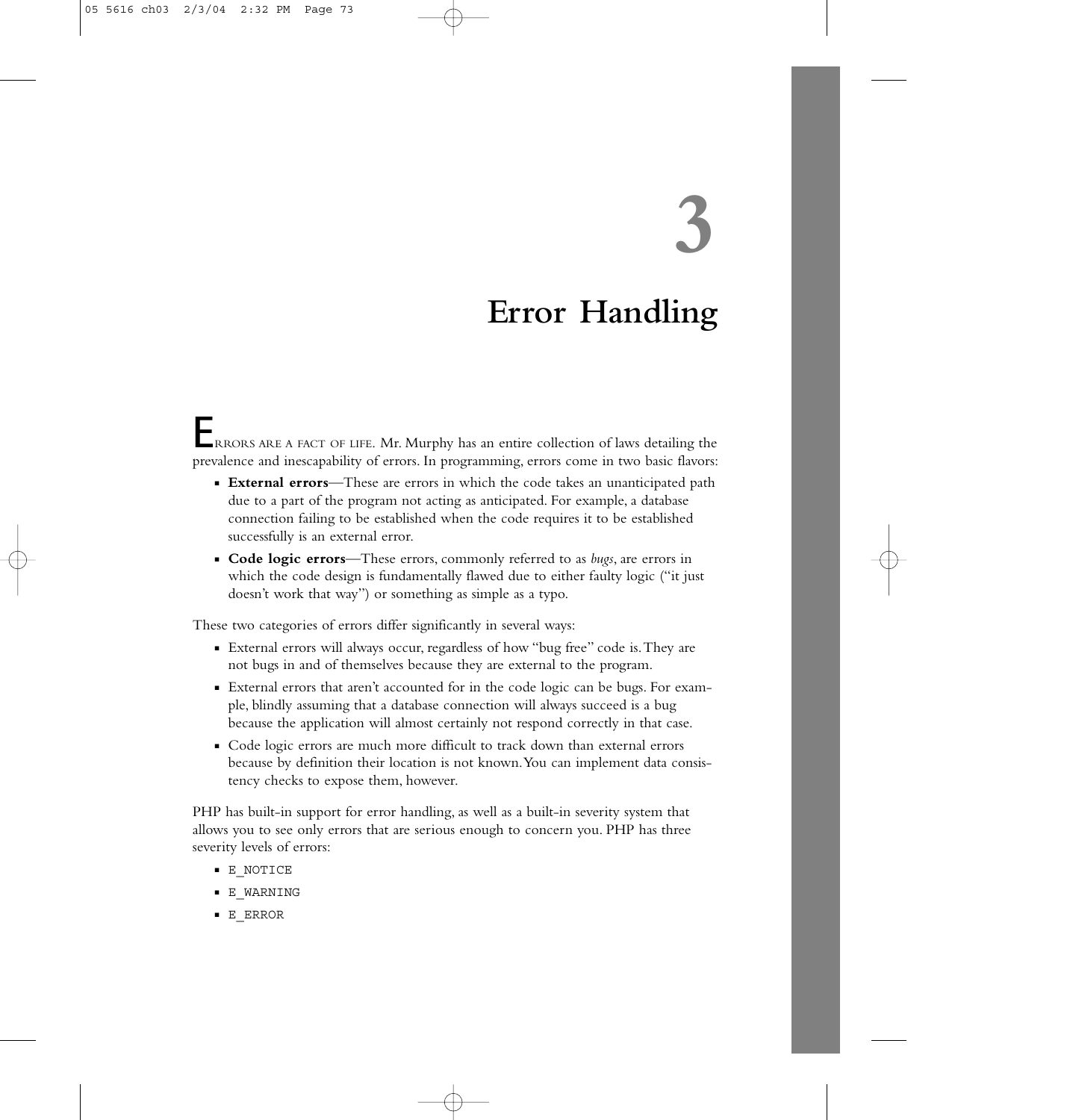E\_NOTICE errors are minor, nonfatal errors designed to help you identify possible bugs in your code. In general, an E\_NOTICE error is something that works but may not do what you intended.An example might be using a variable in a non-assignment expression before it has been assigned to, as in this case:

```
<?php
    $variable++;
?>
```
This example will increment \$variable to 1 (because variables are instantiated as 0/false/empty string), but it will generate an E\_NOTICE error. Instead you should use this:

```
<?php
    \$variable = 0;$variable++;
?>
```
This check is designed to prevent errors due to typos in variable names. For example, this code block will work fine:

```
<?
    \text{Swariable} = 0:
    $variabel++;
2-
```
However, \$variable will not be incremented, and \$variabel will be. E\_NOTICE warnings help catch this sort of error; they are similar to running a Perl program with use warnings and use strict or compiling a C program with –Wall.

In PHP, E\_NOTICE errors are turned off by default because they can produce rather large and repetitive logs. In my applications, I prefer to turn on  $E$  NOTICE warnings in development to assist in code cleanup and then disable them on production machines.

E\_WARNING errors are nonfatal runtime errors.They do not halt or change the control flow of the script, but they indicate that something bad happened. Many external errors generate  $E$  WARNING errors. An example is getting an error on a call to fopen() to mysql\_connect().

E\_ERROR errors are unrecoverable errors that halt the execution of the running script. Examples include attempting to instantiate a non-existent class and failing a type hint in a function. (Ironically, passing the incorrect number of arguments to a function is only an E\_WARNING error.)

PHP supplies the trigger error() function, which allows a user to generate his or her own errors inside a script.There are three types of errors that can be triggered by the user, and they have identical semantics to the errors just discussed:

- E USER NOTICE
- **E\_USER\_WARNING**
- **E\_USER\_ERROR**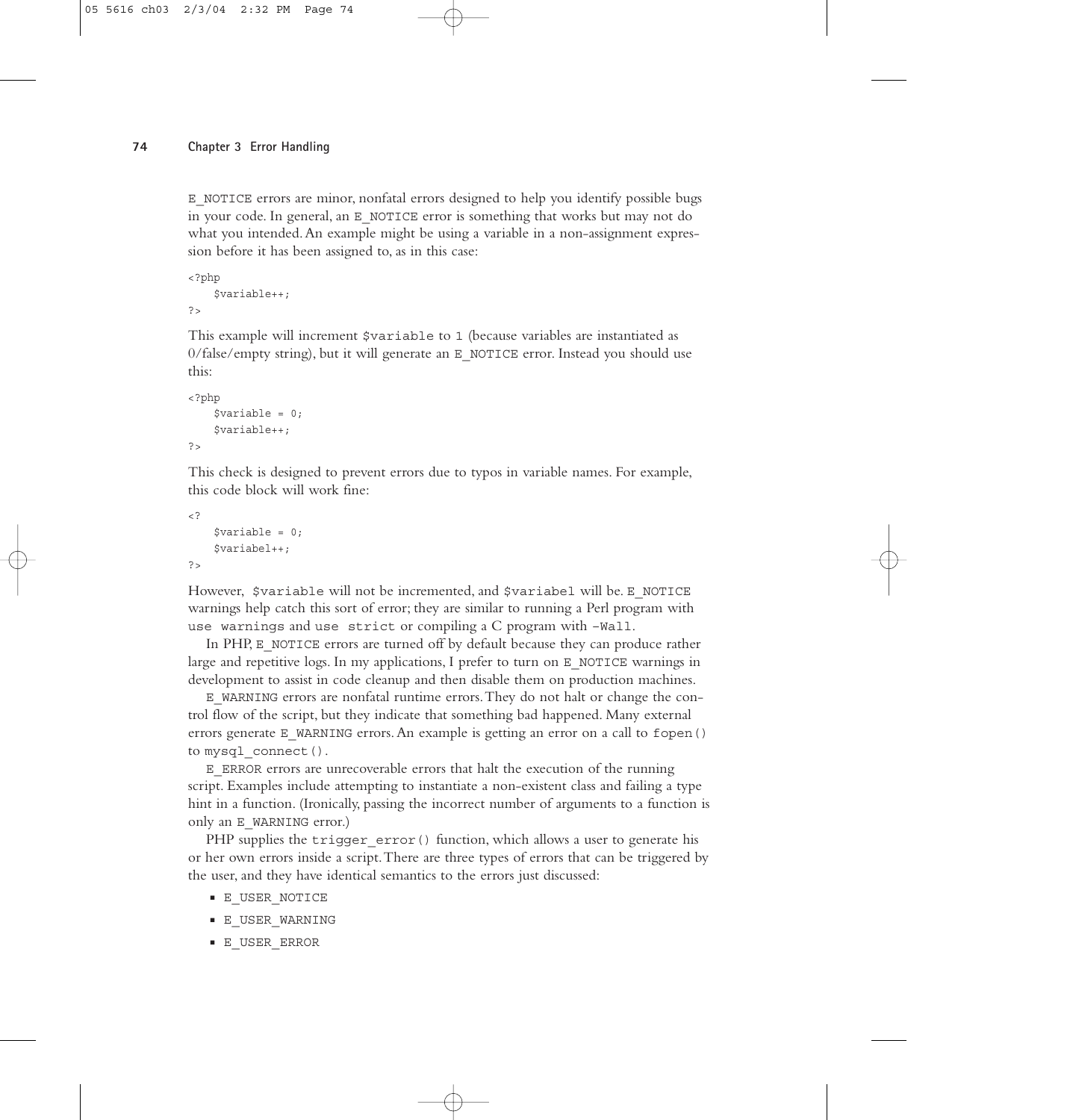You can trigger these errors as follows:

```
while(!feof($fp)) {
  $line = fgets($fp);
 if(!parse_line($line)) {
    trigger_error("Incomprehensible data encountered", E_USER_NOTICE);
  }
}
```
If no error level is specified, E\_USER\_NOTICE is used.

In addition to these errors, there are five other categories that are encountered somewhat less frequently:

- n **E\_PARSE**—The script has a syntactic error and could not be parsed.This is a fatal error.
- n **E\_COMPILE\_ERROR**—A fatal error occurred in the engine while compiling the script.
- n **E\_COMPILE\_WARNING**—A nonfatal error occurred in the engine while parsing the script.
- n **E\_CORE\_ERROR**—A fatal runtime error occurred in the engine.
- n **E\_CORE\_WARNING**—A nonfatal runtime error occurred in the engine.

In addition, PHP uses the E\_ALL error category for all error reporting levels. You can control the level of errors that are percolated up to your script by using the php.ini setting error\_reporting. error\_reporting is a bit-field test set that uses defined constants, such as the following for all errors:

error reporting = E ALL

error reporting uses the following for all errors except for E\_NOTICE, which can be set by XOR'ing E\_ALL and E\_NOTICE:

error reporting = E\_ALL  $~\sim$  E\_NOTICE

Similarly, error reporting uses the following for only fatal errors (bitwise OR of the two error types):

```
error reporting = E_ERROR | E_USER_ERROR
```
Note that removing E\_ERROR from the error reporting level does not allow you to ignore fatal errors; it only prevents an error handler from being called for it.

## **Handling Errors**

Now that you've seen what sort of errors PHP will generate, you need to develop a plan for dealing with them when they happen. PHP provides four choices for handling errors that fall within the error\_reporting threshold: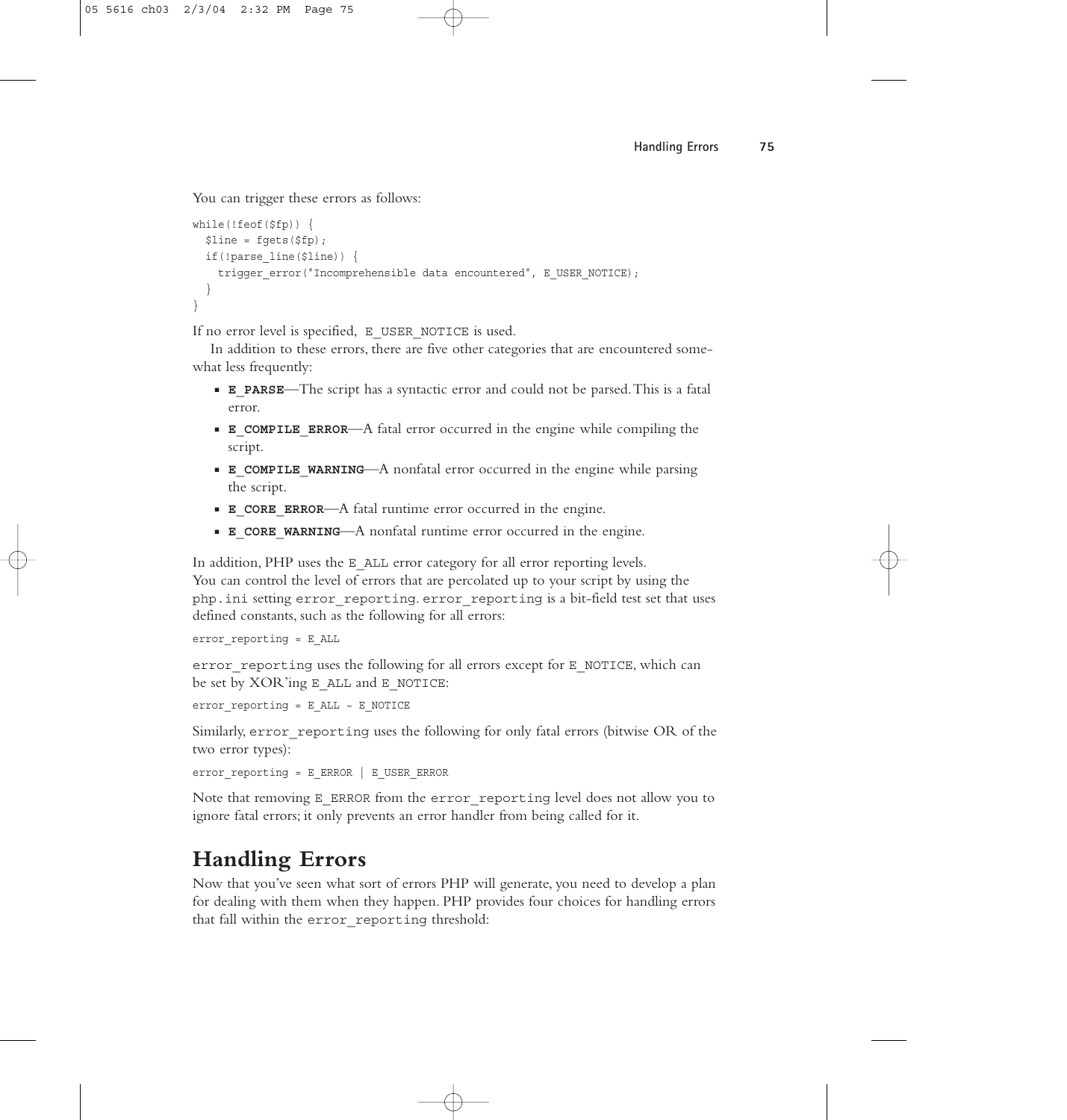- Display them.
- **Log** them.
- **Ignore** them.
- Act on them.

None of these options supersedes the others in importance or functionality; each has an important place in a robust error-handling system. Displaying errors is extremely beneficial in a development environment, and logging them is usually more appropriate in a production environment. Some errors can be safely ignored, and others demand reaction. The exact mix of error-handling techniques you employ depends on your personal needs.

### **Displaying Errors**

When you opt to display errors, an error is sent to the standard output stream, which in the case of a Web page means that it is sent to the browser.You toggle this setting on and off via this php.ini setting:

display\_errors = On

display errors is very helpful for development because it enables you to get instant feedback on what went wrong with a script without having to tail a logfile or do anything but simply visit the Web page you are building.

What's good for a developer to see, however, is often bad for an end user to see. Displaying PHP errors to an end user is usually undesirable for three reasons:

- n It looks ugly.
- n It conveys a sense that the site is buggy.
- n It can disclose details of the script internals that a user might be able to use for nefarious purposes.

The third point cannot be emphasized enough. If you are looking to have security holes in your code found and exploited, there is no faster way than to run in production with display\_errors on. I once saw a single incident where a bad INI file got pushed out for a couple errors on a particularly high-traffic site.As soon as it was noticed, the corrected file was copied out to the Web servers, and we all figured the damage was mainly to our pride.A year and a half later, we tracked down and caught a cracker who had been maliciously defacing other members' pages. In return for our not trying to prosecute him, he agreed to disclose all the vulnerabilities he had found. In addition to the standard bag of JavaScript exploits (it was a site that allowed for a lot of user-developed content), there were a couple particularly clever application hacks that he had developed from perusing the code that had appeared on the Web for mere hours the year before.

We were lucky in that case:The main exploits he had were on unvalidated user input and nondefaulted variables (this was in the days before register\_global).All our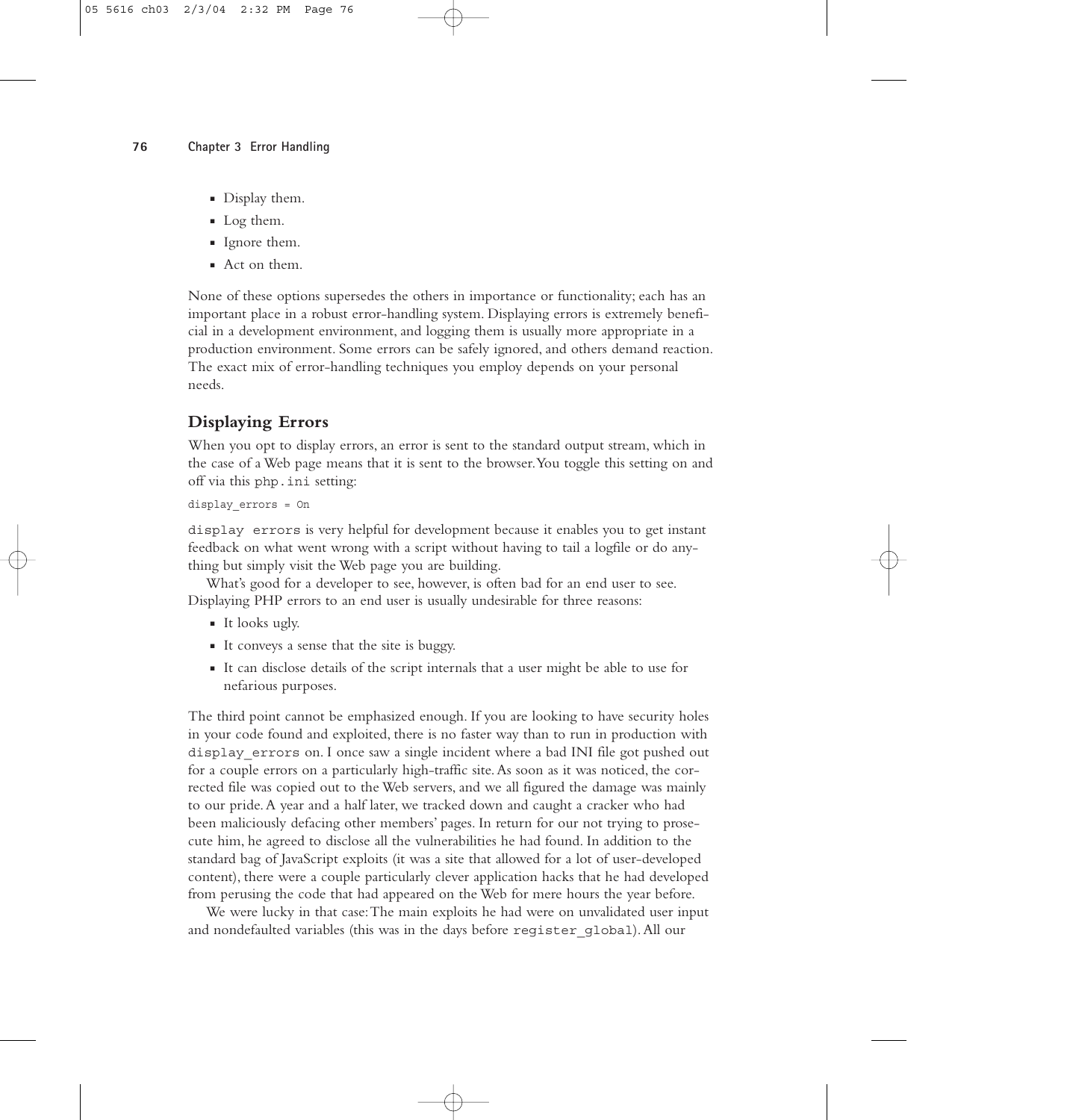database connection information was held in libraries and not on the pages. Many a site has been seriously violated due to a chain of security holes like these:

- n Leaving display\_errors on.
- n Putting database connection details (mysql\_connect()) in the pages.
- **Allowing nonlocal connections to MySQL.**

These three mistakes together put your database at the mercy of anyone who sees an error page on your site.You would (hopefully) be shocked at how often this occurs.

I like to leave display\_errors on during development, but I never turn it on in production.

#### **Production Display of Errors**

How to notify users of errors is often a political issue. All the large clients I have worked for have had strict rules regarding what to do when a user incurs an error. Business rules have ranged from display of a customized or themed error page to complex logic regarding display of some sort of cached version of the content they were looking for. From a business perspective, this makes complete sense: Your Web presence is your link to your customers, and any bugs in it can color their perceptions of your whole business.

Regardless of the exact content that needs to be returned to a user in case of an unexpected error, the last thing I usually want to show them is a mess of debugging information. Depending on the amount of information in your error messages, that could be a considerable disclosure of information.

One of the most common techniques is to return a 500 error code from the page and set a custom error handler to take the user to a custom error page. A 500 error code in HTTP signifies an internal server error. To return one from PHP, you can send this:

```
header("HTTP/1.0 500 Internal Server Error");
```
Then in your Apache configuration you can set this:

```
ErrorDocument 500 /custom-error.php
```
This will cause any page returning a status code of 500 to be redirected (internally—meaning transparently to the user) to /custom-error.php.

In the section "Installing a Top-Level Exception Handler," later in this chapter, you will see an alternative, exception-based method for handling this.

#### **Logging Errors**

PHP internally supports both logging to a file and logging via syslog via two settings in the php.ini file.This setting sets errors to be logged:

```
log_errors = On
```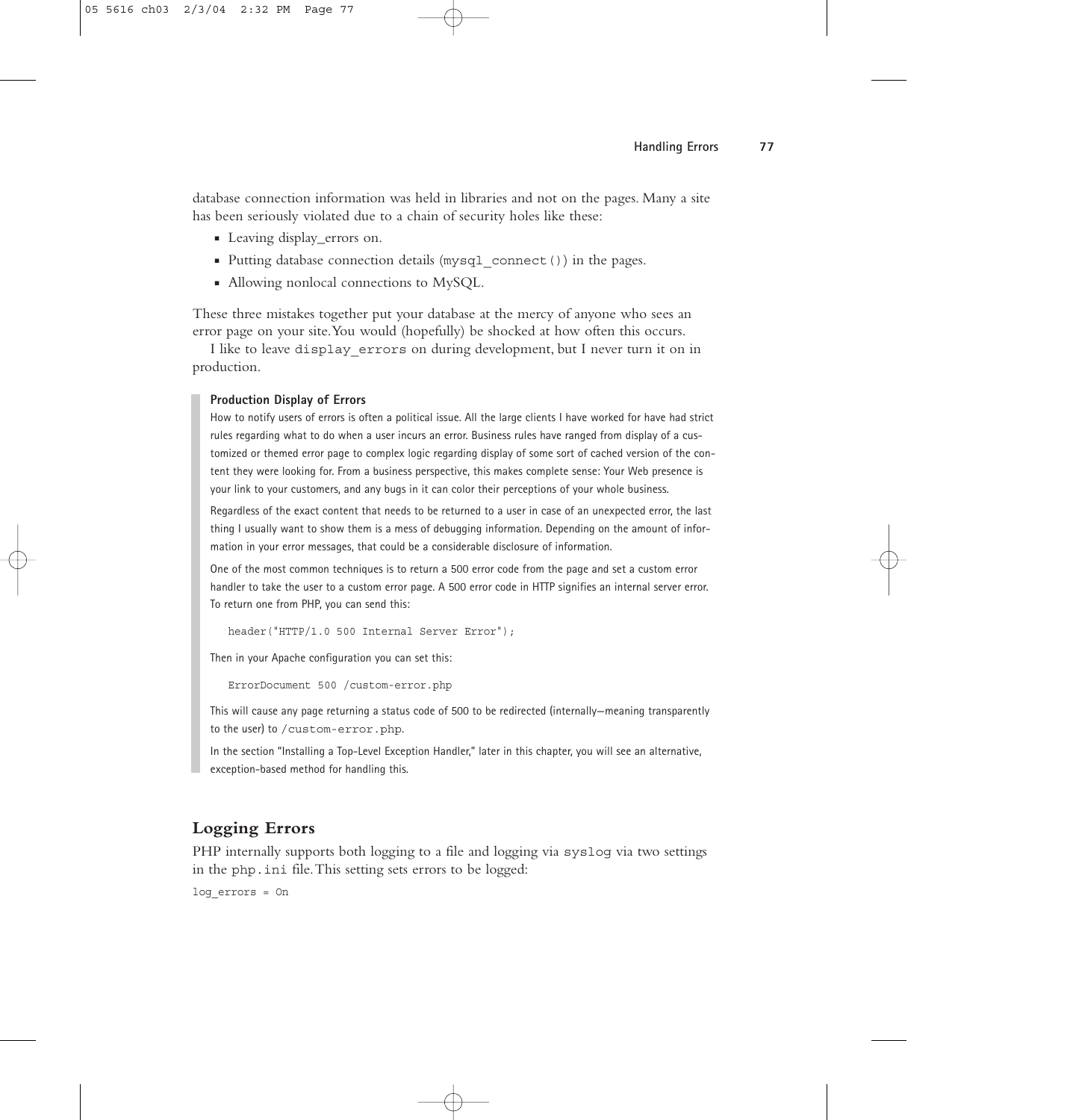And these two settings set logging to go to a file or to syslog, respectively:

```
error log = /path/to/filename
```

```
error_log = syslog
```
Logging provides an auditable trace of any errors that transpire on your site.When diagnosing a problem, I often place debugging lines around the area in question.

In addition to the errors logged from system errors or via trigger  $error()$ , you can manually generate an error log message with this:

```
error_log("This is a user defined error");
```
Alternatively, you can send an email message or manually specify the file. See the PHP manual for details. error\_log logs the passed message, regardless of the error reporting level that is set; error log and error reporting are two completely different entries to the error logging facilities.

If you have only a single server, you should log directly to a file. syslog logging is quite slow, and if any amount of logging is generated on every script execution (which is probably a bad idea in any case), the logging overhead can be quite noticeable.

If you are running multiple servers, though, syslog's centralized logging abilities provide a convenient way to consolidate logs in real-time from multiple machines in a single location for analysis and archival.You should avoid excessive logging if you plan on using syslog.

#### **Ignoring Errors**

PHP allows you to selectively suppress error reporting when you think it might occur with the @ syntax. Thus, if you want to open a file that may not exist and suppress any errors that arise, you can use this:

\$fp = @fopen(\$file, \$mode);

Because (as we will discuss in just a minute) PHP's error facilities do not provide any flow control capabilities, you might want to simply suppress errors that you know will occur but don't care about.

Consider a function that gets the contents of a file that might not exist:

```
$content = file get content ($sometimes valid);
```
If the file does not exist, you get an E\_WARNING error. If you know that this is an expected possible outcome, you should suppress this warning; because it was expected, it's not really an error.You do this by using the @ operator, which suppresses warnings on individual calls:

```
$content = @file get content ($sometimes valid);
```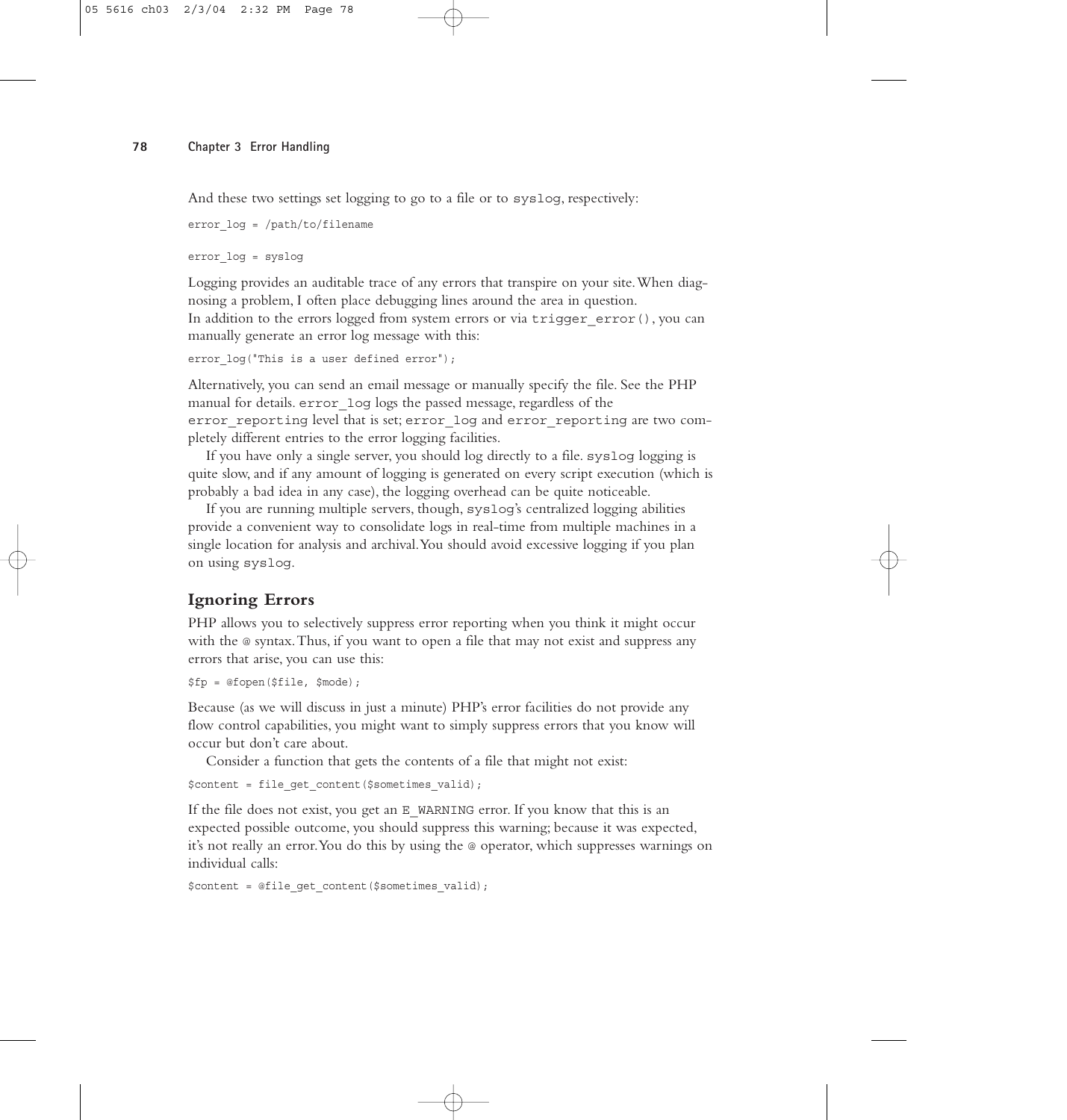In addition, if you set the php. ini setting track errors =  $On$ , the last error message encountered will be stored in \$php\_errormsg.This is true regardless of whether you have used the @ syntax for error suppression.

## **Acting On Errors**

PHP allows for the setting of custom error handlers via the set error handler() function.To set a custom error handler, you define a function like this:

```
<?php
require "DB/Mysql.inc";
function user error handler($severity, $msq, $filename, $linenum) {
   $dbh = new DB_Mysql_Prod;
   $query = "INSERT INTO errorlog
                 (severity, message, filename, linenum, time) 
                 VALUES(?,?,?,?, NOW())";
   $sth = $dbh->prepare($query);
   switch($severity) {
   case E_USER_NOTICE:
     $sth->execute('NOTICE', $msg, $filename, $linenum); 
     break;
   case E_USER_WARNING:
     $sth->execute('WARNING', $msg, $filename, $linenum); 
     break;
   case E_USER_ERROR:
      $sth->execute('FATAL', $msg, $filename, $linenum); 
      echo "FATAL error $msg at $filename:$linenum<br>";
      break;
   default:
      echo "Unknown error at $filename:$linenum<br>";
     break;
   }
}
?>
```
You set a function with this:

set error handler("user error handler");

Now when an error is detected, instead of being displayed or printed to the error log, it will be inserted into a database table of errors and, if it is a fatal error, a message will be printed to the screen. Keep in mind that error handlers provide no flow control. In the case of a nonfatal error, when processing is complete, the script is resumed at the point where the error occurred; in the case of a fatal error, the script exits after the handler is done.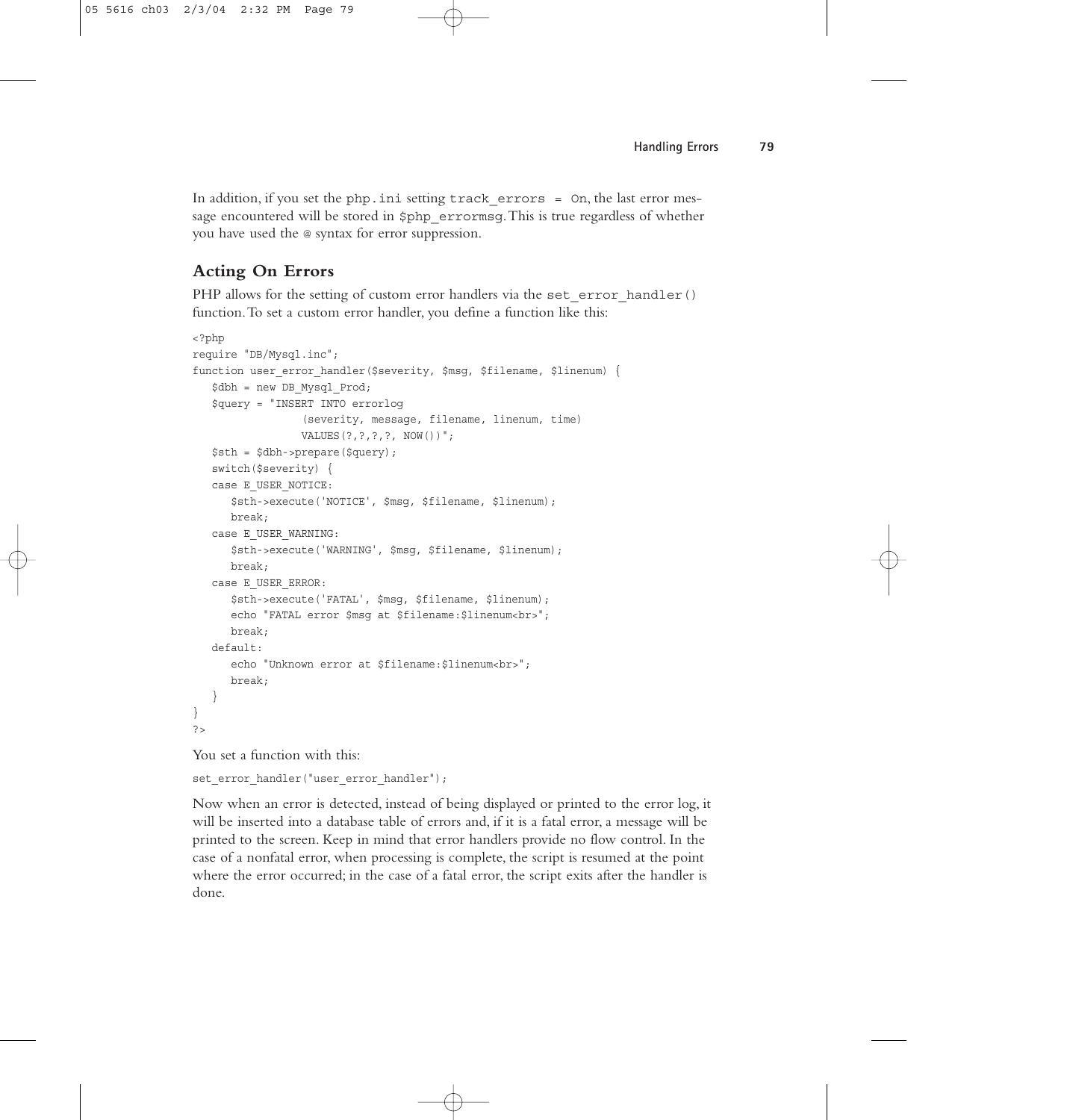#### **Mailing Oneself**

It might seem like a good idea to set up a custom error handler that uses the mail() function to send an email to a developer or a systems administrator whenever an error occurs. In general, this is a very bad idea.

Errors have a way of clumping up together. It would be great if you could guarantee that the error would only be triggered at most once per hour (or any specified time period), but what happens more often is that when an unexpected error occurs due to a coding bug, many requests are affected by it. This means that your nifty mailing error handler () function might send 20,000 mails to your account before you are able to get in and turn it off. Not a good thing.

If you need this sort of reactive functionality in your error-handling system, I recommend writing a script that parses your error logs and applies intelligent limiting to the number of mails it sends.

## **Handling External Errors**

Although we have called what we have done so far in this chapter *error handling*, we really haven't done much handling at all.We have accepted and processed the warning messages that our scripts have generated, but we have not been able to use those techniques to alter the flow control in our scripts, meaning that, for all intents and purposes, we have not really handled our errors at all.Adaptively handling errors largely involves being aware of where code can fail and deciding how to handle the case when it does. External failures mainly involve connecting to or extracting data from external processes.

Consider the following function, which is designed to return the passwd file details (home directory, shell, gecos information, and so on) for a given user:

```
<?php
function get passwd info($user) {
    $fp = fopen("/etc/passwd", "r");
   while(!feof($fp)) {
        $line = fgets($fp);
        $fields = explode(";", $line);
        if($user == $fields[0]) {
            return $fields;
        }
    }
    return false;
}
?>
```
As it stands, this code has two bugs in it: One is a pure code logic bug, and the second is a failure to account for a possible external error.When you run this example, you get an array with elements like this:

<?php print\_r(get\_passwd\_info(*'*www*'*)); ?>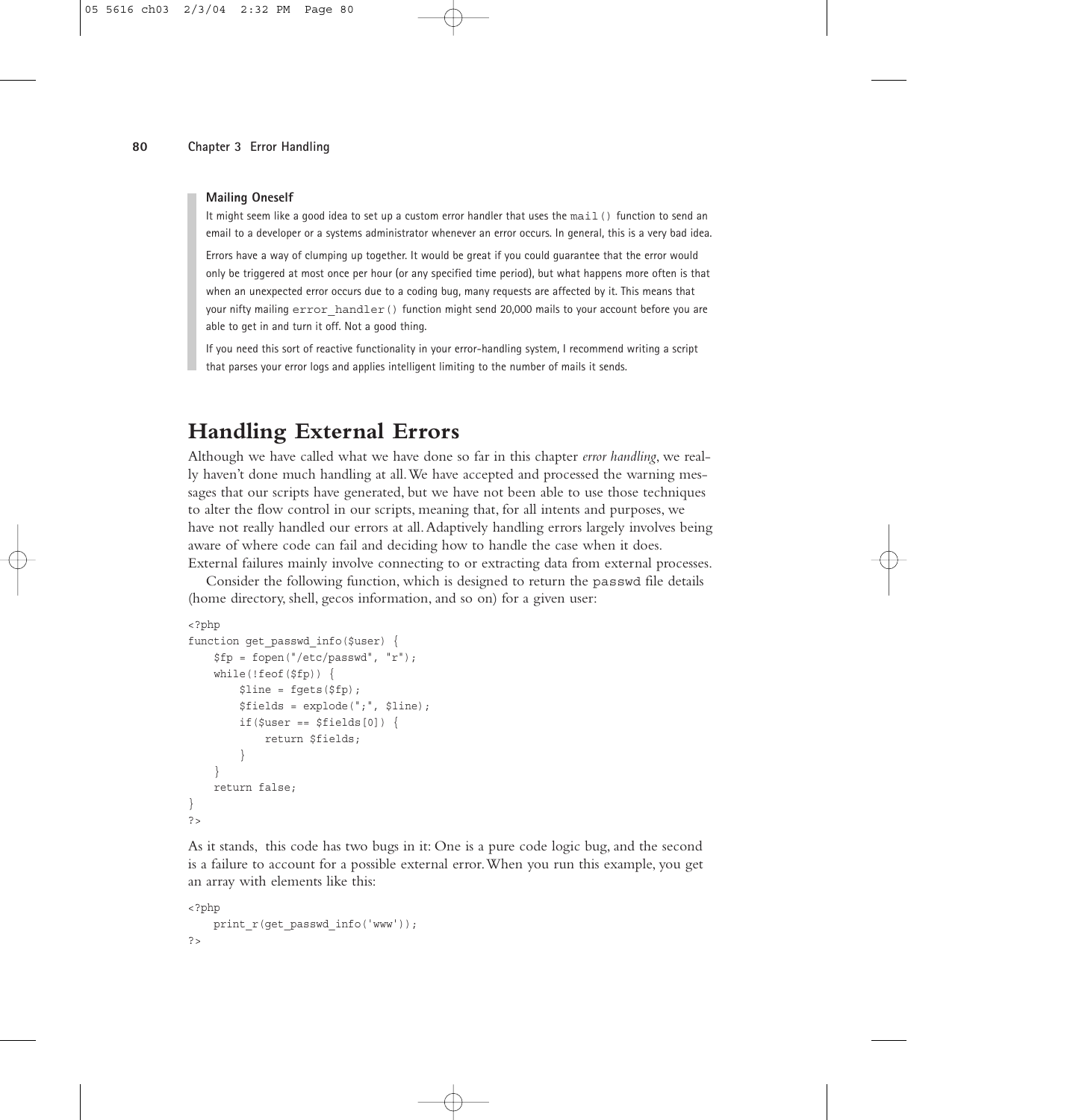```
Array
```
( [0] => www:\*:70:70:World Wide Web Server:/Library/WebServer:/noshell

This is because the first bug is that the field separator in the passwd file is :, not ;. So this:

```
$fields = explode(";", $line);
```
needs to be this:

)

\$fields = explode(*"*:*"*, \$line);

The second bug is subtler. If you fail to open the passwd file, you will generate an E\_WARNING error, but program flow will proceed unabated. If a user is not in the passwd file, the function returns false. However, if the fopen fails, the function also ends up returning false, which is rather confusing.

This simple example demonstrates one of the core difficulties of error handling in procedural languages (or at least languages without exceptions): How do you propagate an error up to the caller that is prepared to interpret it?

If you are utilizing the data locally, you can often make local decisions on how to handle the error. For example, you could change the password function to format an error on return:

```
<?php
function get passwd info($user) {
    $fp = fopen("/etc/passwd", "r");
    if(!is resource($fp)) {
        return "Error opening file";
    }
    while(!feof($fp)) {
        $line = fgets($fp);
        $fields = explode(":", $line);
        if($user == $fields[0]) {
            return $fields;
        }
    }
    return false;
}
?>
```
Alternatively, you could set a special value that is not a normally valid return value:

```
<?php
function get passwd info($user) {
    $fp = fopen("/etc/passwd", "r");
    if(!is resource($fp)) {
        return -1;
```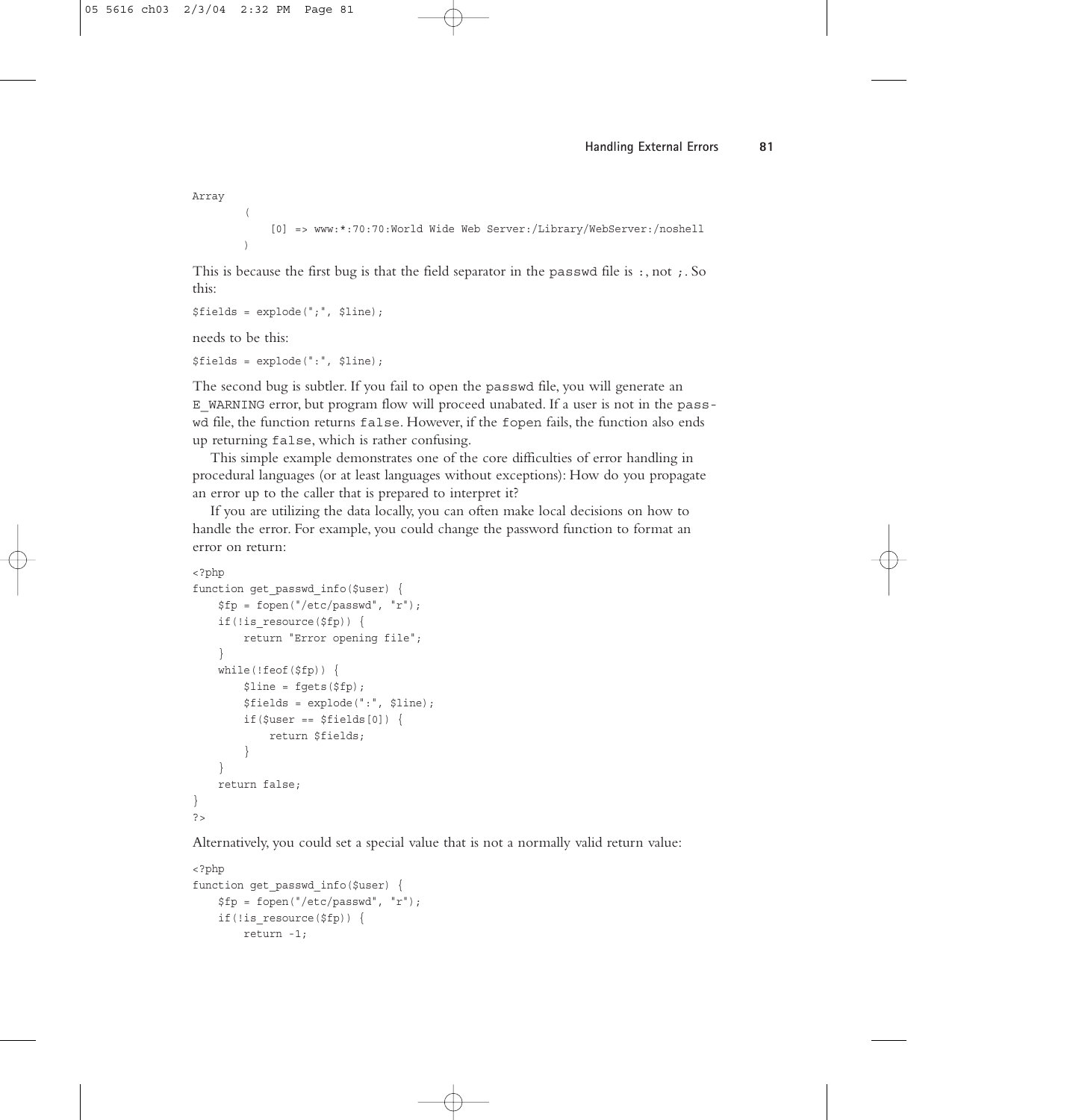} ?>

```
}
while(!feof($fp)) {
    $line = fgets($fp);
    $fields = explode(":", $line);
    if($user == $fields[0]) {
        return $fields;
    }
}
return false;
```
You can use this sort of logic to bubble up errors to higher callers:

```
<?php
function is shelled user($user) {
    $passwd_info = get_passwd_info($user);
    if(is_array($passwd_info) && $passwd_info[7] != '/bin/false') {
        return 1;
    } 
    else if($passwd info === -1) {
        return -1;
    } 
    else {
        return 0;
    } 
}
?>
```
When this logic is used, you have to detect all the possible errors:

```
<?php
$v = is_shelled_user('www');
if($v == 1) {
    echo "Your Web server user probably shouldn't be shelled.\n";
}
else if($v == 0) {
    echo "Great!\n";
}
else {
    echo "An error occurred checking the user\n";
}
?>
```
If this seems nasty and confusing, it's because it is.The hassle of manually bubbling up errors through multiple callers is one of the prime reasons for the implementation of exceptions in programming languages, and now in PHP5 you can use exceptions in PHP as well.You can somewhat make this particular example work, but what if the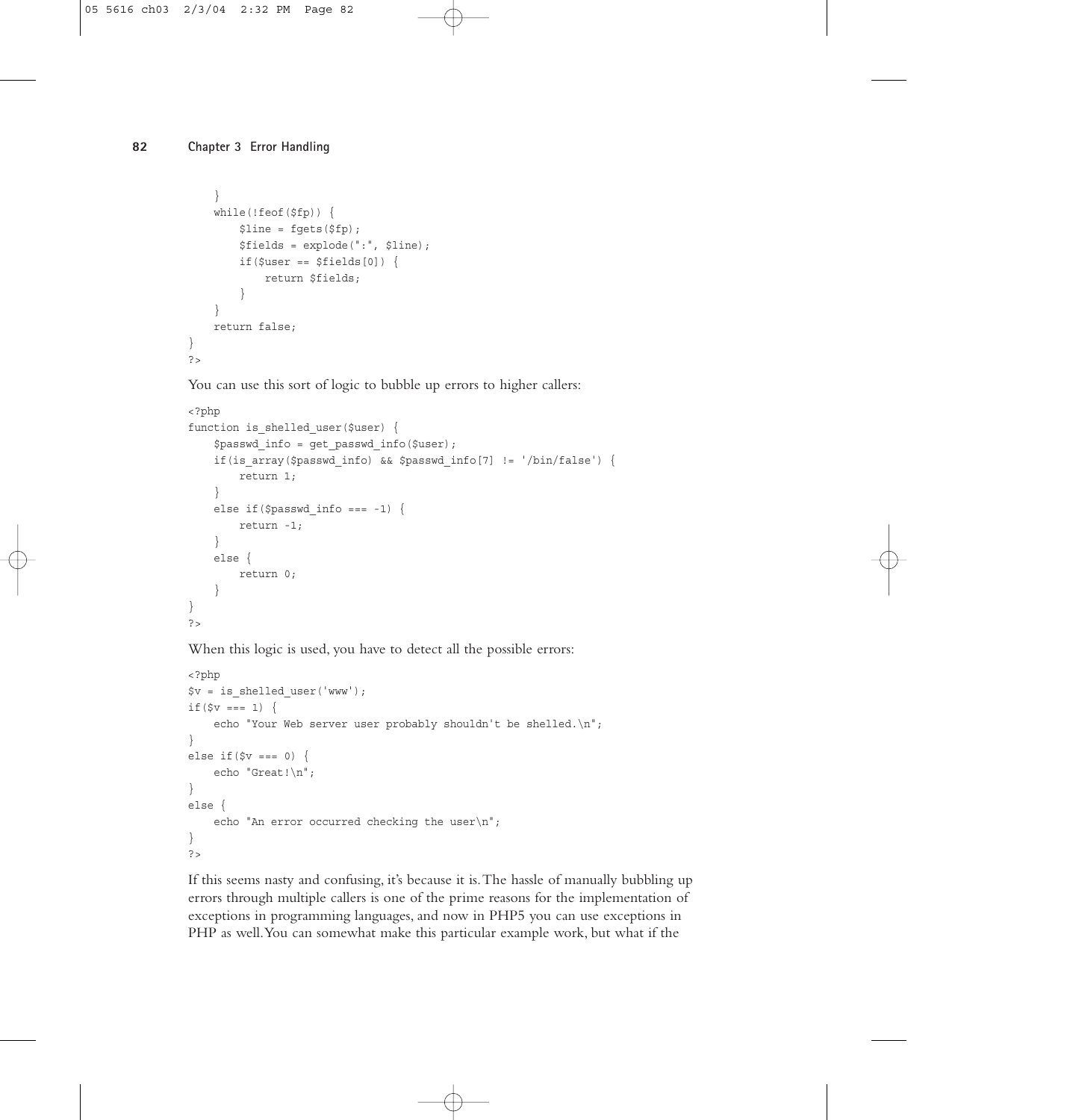function in question could validly return any number? How could you pass the error up in a clear fashion then? The worst part of the whole mess is that any convoluted errorhandling scheme you devise is not localized to the functions that implement it but needs to be understood and handled by anyone in its call hierarchy as well.

## **Exceptions**

The methods covered to this point are all that was available before PHP5, and you can see that this poses some critical problems, especially when you are writing larger applications.The primary flaw is in returning errors to a user of a library. Consider the error checking that you just implemented in the passwd file reading function.

When you were building that example, you had two basic choices on how to handle a connection error:

- $\bullet\,$  Handle the error locally and return invalid data (such as <code>false</code>) back to the caller.
- n Propagate and preserve the error and return it to the caller instead of returning the result set.

In the passwd file reading function example, you did not select the first option because it would have been presumptuous for a library to know how the application wants it to handle the error. For example, if you are writing a database-testing suite, you might want to propagate the error in high granularity back to the top-level caller; on the other hand, in a Web application, you might want to return the user to an error page.

The preceding example uses the second method, but it is not much better than the first option.The problem with it is that it takes a significant amount of foresight and planning to make sure errors can always be correctly propagated through an application. If the result of a database query is a string, for example, how do you differentiate between that and an error string?

Further, propagation needs to be done manually:At every step, the error must be manually bubbled up to the caller, recognized as an error, and either passed along or handled.You saw in the last section just how difficult it is to handle this.

Exceptions are designed to handle this sort of situation.An *exception* is a flow-control structure that allows you to stop the current path of execution of a script and unwind the stack to a prescribed point.The error that you experienced is represented by an object that is set as the exception.

Exceptions are objects.To help with basic exceptions, PHP has a built-in Exception class that is designed specifically for exceptions.Although it is not necessary for exceptions to be instances of the Exception class, there are some benefits of having any class that you want to throw exceptions derive from Exception, which we'll discuss in a moment.To create a new exception, you instantiate an instance of the Exception class you want and you throw it.

When an exception is thrown, the Exception object is saved, and execution in the current block of code halts immediately. If there is an exception-handler block set in the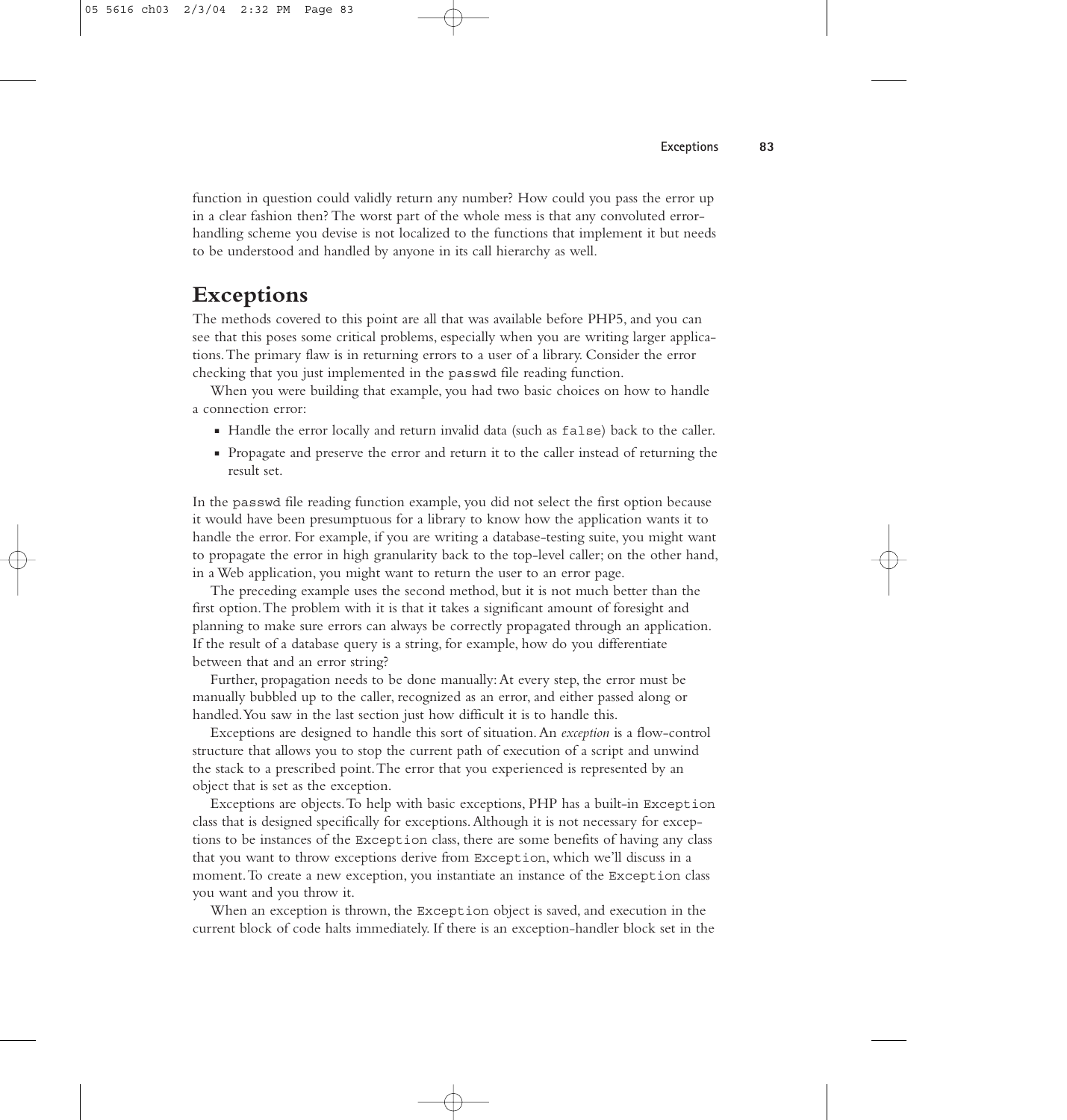current scope, the code jumps to that location and executes the handler. If there is no handler set in the current scope, the execution stack is popped, and the caller's scope is checked for an exception-handler block.This repeats until a handler is found or the main, or top, scope is reached.

Running this code:

```
<?php
    throw new Exception;
?>
```
returns the following:

```
> php uncaught-exception.php
```
Fatal error: Uncaught exception *'*exception*'*! in Unknown on line 0

An uncaught exception is a fatal error.Thus, exceptions introduce their own maintenance requirements. If exceptions are used as warnings or possibly nonfatal errors in a script, every caller of that block of code must know that an exception may be thrown and must be prepared to handle it.

Exception handling consists of a block of statements you want to try and a second block that you want to enter if and when you trigger any errors there. Here is a simple example that shows an exception being thrown and caught:

```
try {
    throw new Exception;
   print "This code is unreached\n";
}
catch (Exception $e) {
    print "Exception caught\n";
}
```
In this case you throw an exception, but it is in a try block, so execution is halted and you jump ahead to the catch block. catch catches an Exception class (which is the class being thrown), so that block is entered. catch is normally used to perform any cleanup that might be necessary from the failure that occurred.

I mentioned earlier that it is not necessary to throw an instance of the Exception class. Here is an example that throws something other than an Exception class:

```
class AltException {}
try {
        throw new AltException;
}
catch (Exception $e) {
```
<?php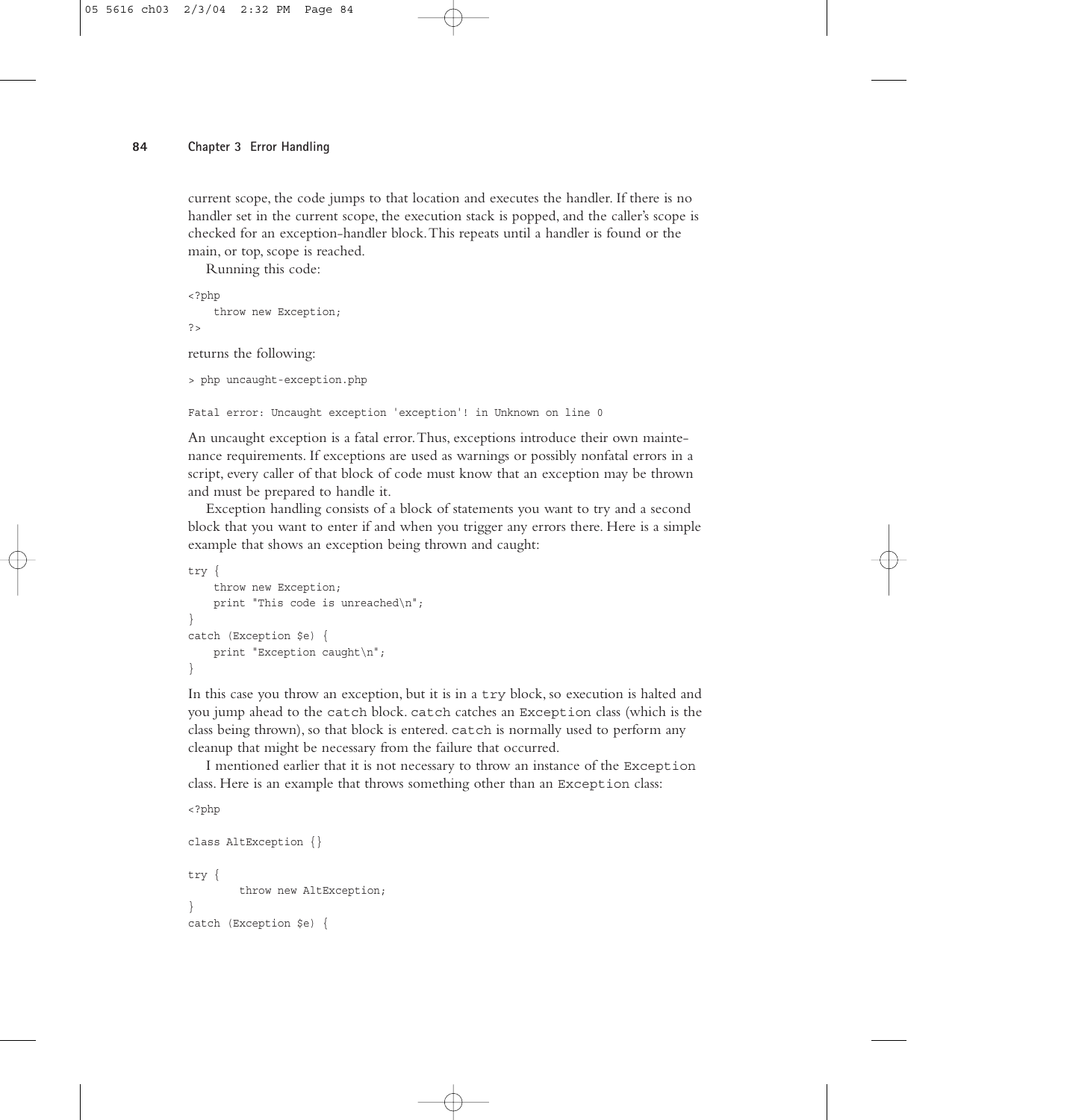```
print "Caught exception\n";
}
?>
```
Running this example returns the following:

```
> php failed_catch.php
Fatal error: Uncaught exception 'altexception'! in Unknown on line 0
```
This example failed to catch the exception because it threw an object of class AltException but was only looking to catch an object of class Exception.

Here is a less trivial example of how you might use a simple exception to facilitate error handling in your old favorite, the factorial function.The simple factorial function is valid only for natural numbers (integers > 0).You can incorporate this input checking into the application by throwing an exception if incorrect data is passed:

```
<?php
// factorial.inc
// A simple Factorial Function
function factorial($n) {
    if(!preg_match('/^\d+$/',$n) || $n < 0 ) {
        throw new Exception;
    \} else if ($n == 0 || $n == 1) {
        return $n;
    }
    else {
        return $n * factorial($n – 1);
    }
}
?>
```
Incorporating sound input checking on functions is a key tenant of defensive programming.

#### **Why the regex?**

It might seem strange to choose to evaluate whether  $\sin$  is an integer by using a regular expression instead of the is int function. The is int function, however, does not do what you want. It only evaluates whether  $\sin$  has been typed as a string or as integer, not whether the value of  $\sin$  is an integer. This is a nuance that will catch you if you use is\_int to validate form data (among other things). We will explore dynamic typing in PHP in Chapter 20, "PHP and Zend Engine Internals."

When you call factorial, you need to make sure that you execute it in a try block if you do not want to risk having the application die if bad data is passed in:

```
<h+ml><form method="POST">
Compute the factorial of
```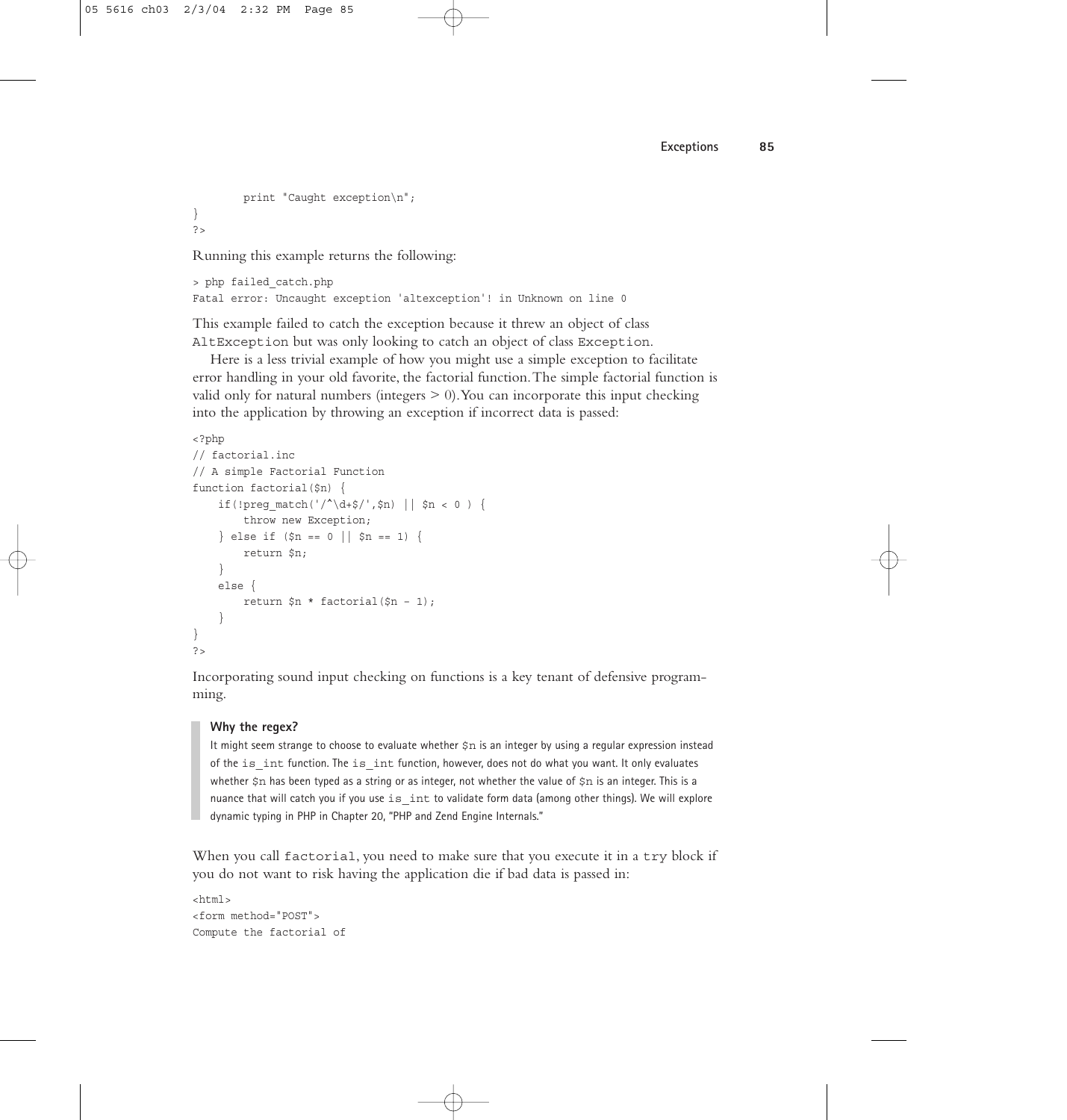```
<input type="text" name="input" value="<?= $_POST['input'] ?>"><br>
<?php
include "factorial.inc";
if($_POST['input']) {
    try {
        $input = $_POST['input'];
        $output = factorial(\n$input);echo "$_POST[input]! = $output";
    }
    catch (Exception $e) {
        echo "Only natural numbers can have their factorial computed.";
    }
}
?>
chr<sub>2</sub>
<input type=submit name=posted value="Submit">
</form>
```
## **Using Exception Hierarchies**

You can have try use multiple catch blocks if you want to handle different errors differently. For example, we can modify the factorial example to also handle the case where \$n is too large for PHP's math facilities:

```
class OverflowException {}
class NaNException {}
function factorial($n)
{
    if(!preg_match('/^\d+$/', $n) || $n < 0 ) {
        throw new NaNException;
    }
    else if (\$n == 0 || \$n == 1) {
        return $n;
    }
    else if ($n > 170 ) {
        throw new OverflowException;
    }
    else {
        return $n * factorial($n - 1);
    }
}
```
Now you handle each error case differently:

```
<?php
if($_POST['input']) {
    try {
        $input = $_POST['input'];
```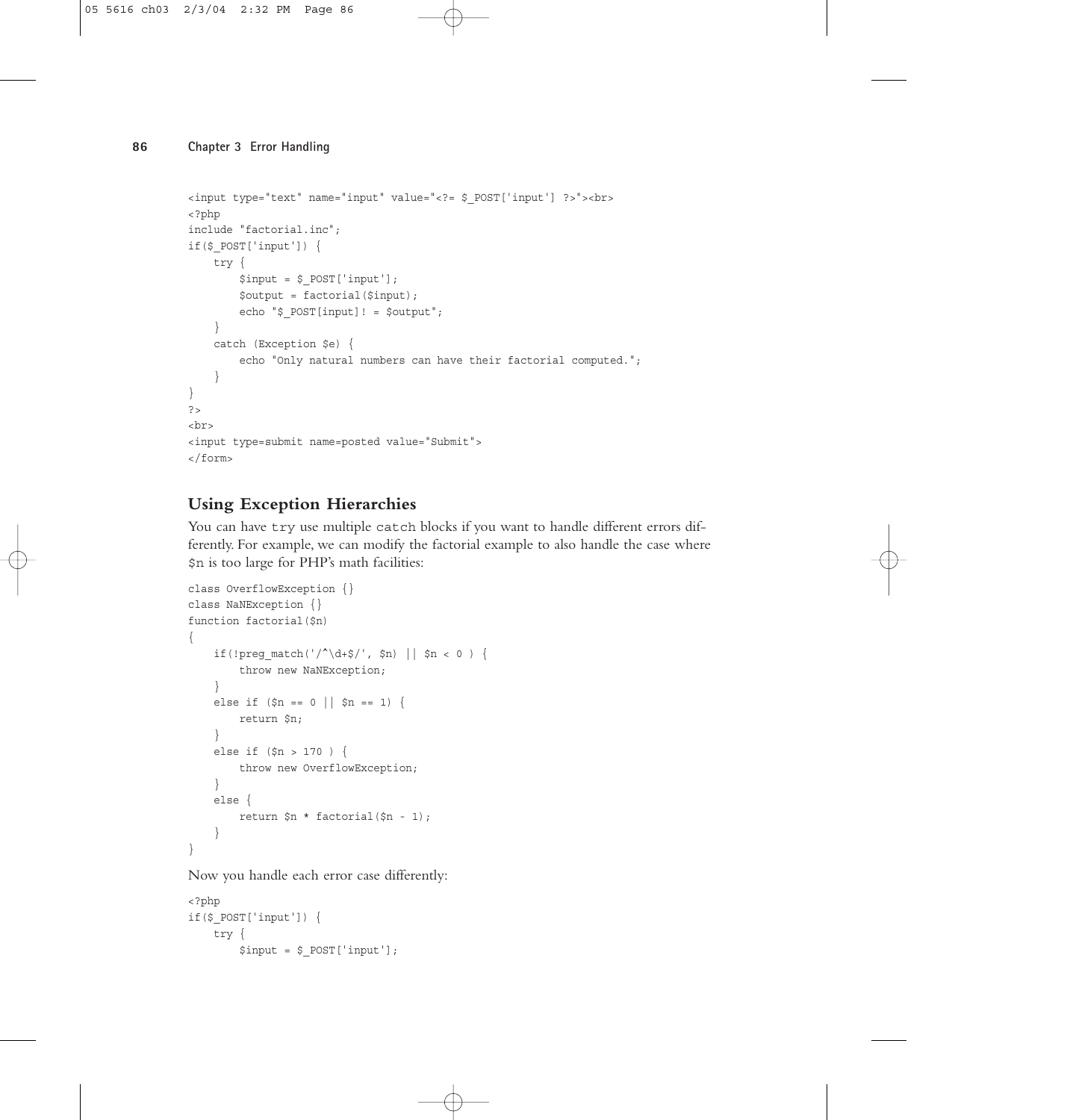```
$output = factorial($input);
        echo "$_POST[input]! = $output";
    }
    catch (OverflowException $e) {
        echo "The requested value is too large.";
    }
    catch (NaNException $e) {
        echo "Only natural numbers can have their factorial computed.";
    }
}
?>
```
As it stands, you now have to enumerate each of the possible cases separately.This is both cumbersome to write and potentially dangerous because, as the libraries grow, the set of possible exceptions will grow as well, making it ever easier to accidentally omit one.

To handle this, you can group the exceptions together in families and create an inheritance tree to associate them:

```
class MathException extends Exception {}
class NaNException extends MathException {}
class OverflowException extends MathException {}
```
You could now restructure the catch blocks as follows:

```
<?php
if($_POST['input']) {
    try {
        $input = $_POST['input'];
        $output = factorial($input);
        echo "$_POST[input]! = $output";
    }
    catch (OverflowException $e) {
        echo "The requested value is too large.";
    }
    catch (MathException $e) {
        echo "A generic math error occurred";
    }
    catch (Exception $e) {
        echo "An unknown error occurred";
    }
}
?>
```
In this case, if an OverflowException error is thrown, it will be caught by the first catch block. If any other descendant of MathException (for example, NaNException) is thrown, it will be caught by the second catch block. Finally, any descendant of Exception not covered by any of the previous cases will be caught.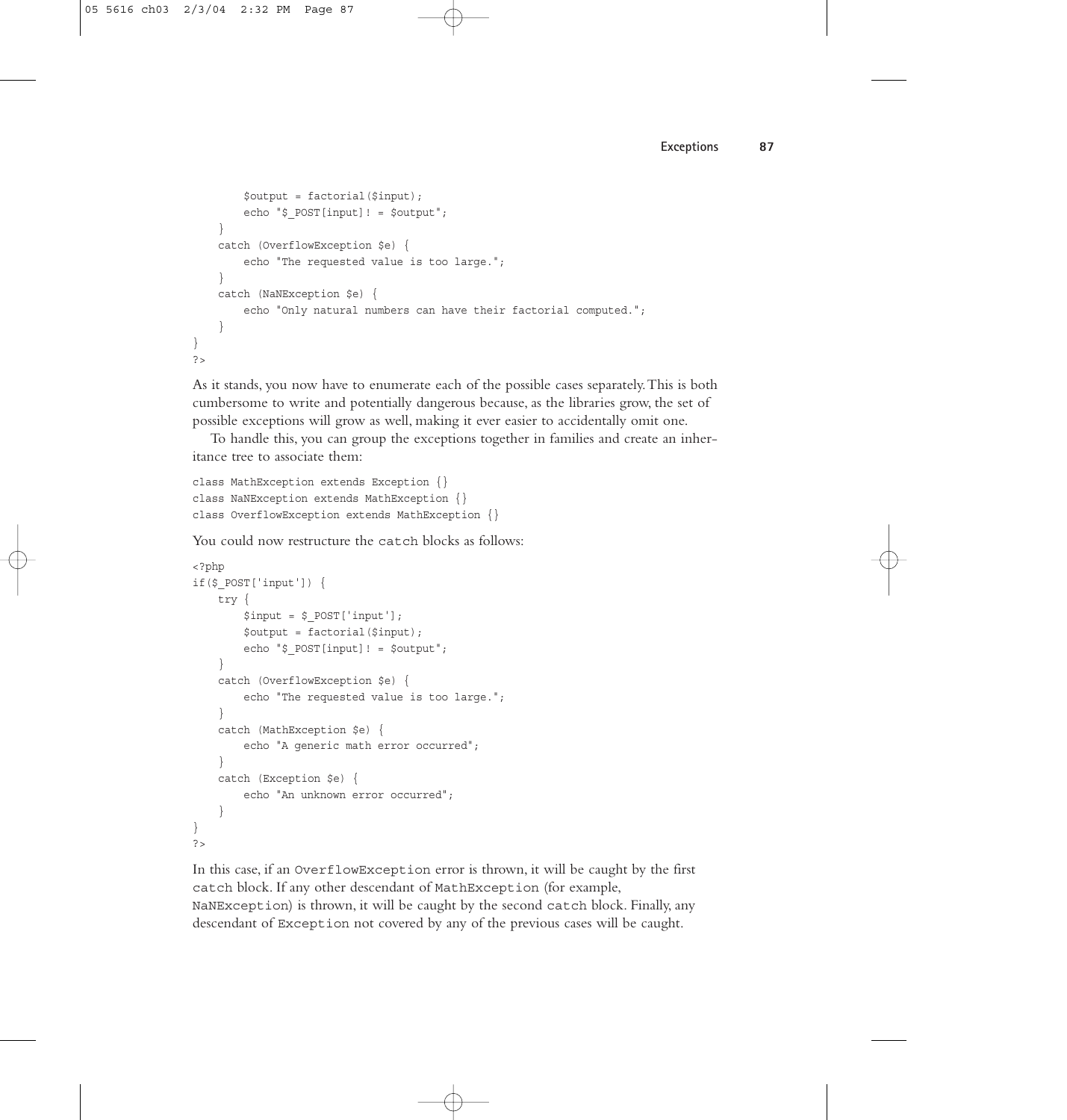This is the benefit of having all exceptions inherit from Exception: It is possible to write a generic catch block that will handle all exceptions without having to enumerate them individually. Catchall exception handlers are important because they allow you to recover from even the errors you didn't anticipate.

## **A Typed Exceptions Example**

So far in this chapter, all the exceptions have been (to our knowledge, at least) attribute free. If you only need to identify the type of exception thrown and if you have been careful in setting up our hierarchy, this will satisfy most of your needs. Of course, if the only information you would ever be interested in passing up in an exception were strings, exceptions would have been implemented using strings instead of full objects. However, you would like to be able to include arbitrary information that might be useful to the caller that will catch the exception.

The base exception class itself is actually deeper than indicated thus far. It is a *built-in class*, meaning that it is implemented in C instead of PHP. It basically looks like this:

```
class Exception {
   Public function construct($message=false, $code=false) {
       $this \rightarrow file = \_ \$this ->line = LINE ;
       $this->message = $message; // the error message as a string
       $this->code = $code; // a place to stick a numeric error code
   }
   public function getFile() {
       return $this->file;
    }
   public function getLine() {
       return $this->line;
    }
   public function getMessage() {
       return $this->message;
   }
   public function getCode() {
      return $this->code;
   }
}
```
Tracking FILE and LINE for the last caller is often useless information. Imagine that you decide to throw an exception if you have a problem with a query in the DB\_Mysql wrapper library:

```
class DB_Mysql {
    // \ldotspublic function execute($query) {
     if(!$this->dbh) {
        $this->connect();
```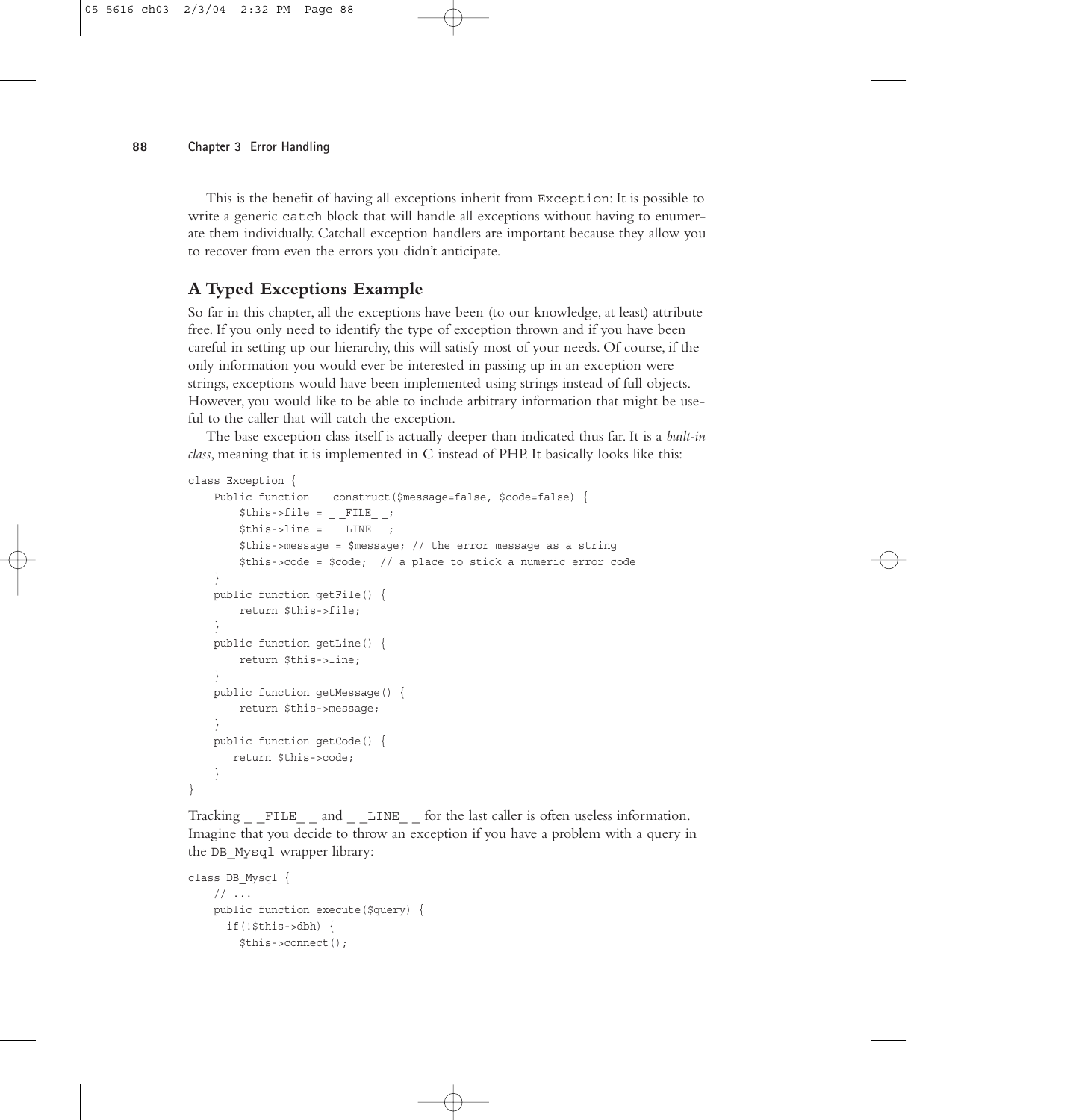```
}
     $ret = mysql_query($query, $this->dbh);
      if(!is resource($ret)) {
        throw new Exception;
      }
     return new MysqlStatement($ret);
    }
}
```
Now if you trigger this exception in the code by executing a syntactically invalid query, like this:

<?php

 $\lambda$ 

```
require_once "DB.inc";
        try {
        $dbh = new DB Mysql Test;
        // ... execute a number of queries on our database connection
        $rows = $dbh->execute("SELECT * FROM")->fetchall_assoc();
        }
        catch (Exception $e) {
                print r($e);
        }
?>
you get this:
exception Object
(
    [file] => /Users/george/Advanced PHP/examples/chapter-3/DB.inc
    [line] => 42
```
Line 42 of DB.inc is the execute() statement itself! If you executed a number of queries within the try block, you would have no insight yet into which one of them caused the error. It gets worse, though: If you use your own exception class and manually set \$file and \$line (or call parent::\_ \_ construct to run Exception's constructor), you would actually end up with the first callers \_ \_FILE\_ \_ and \_ \_LINE\_ \_ being the constructor itself! What you want instead is a full backtrace from the moment the problem occurred.

You can now start to convert the DB wrapper libraries to use exceptions. In addition to populating the backtrace data, you can also make a best-effort attempt to set the message and code attributes with the MySQL error information:

```
class MysqlException extends Exception {
  public $backtrace;
 public function _ _construct($message=false, $code=false) {
    if(!$message) {
      $this->message = mysql_error();
```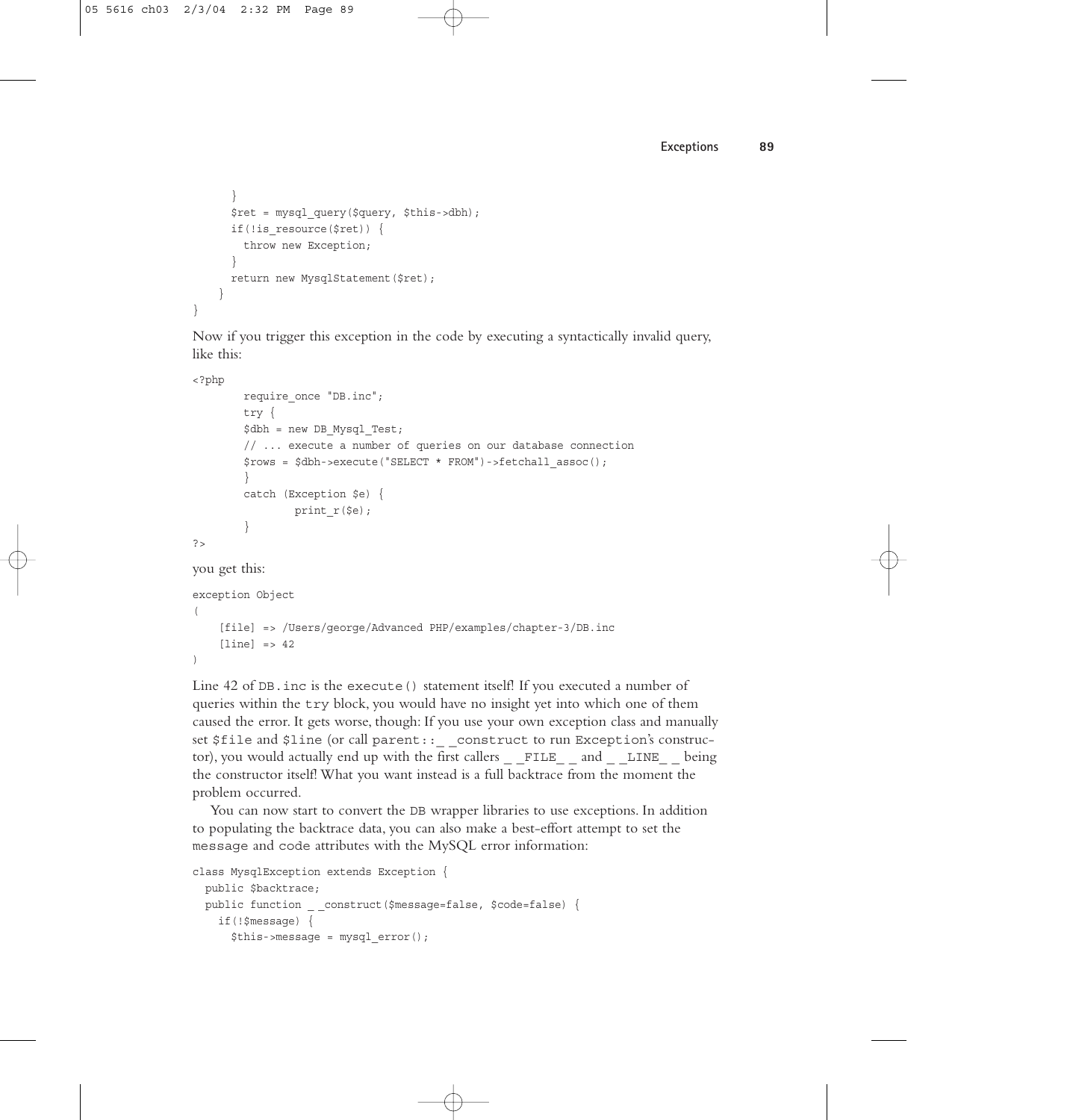```
}
   if(!$code) {
      $this->code = mysql_errno();
    }
    $this->backtrace = debug_backtrace();
  }
}
```
If you now change the library to use this exception type:

```
class DB_Mysql {
 public function execute($query) {
    if(!$this->dbh) {
      $this->connect();
    }
    $ret = mysql_query($query, $this->dbh);
    if(!is resource($ret)) {
      throw new MysqlException;
    }
    return new MysqlStatement($ret);
  }
}
and repeat the test:
<?php
        require_once "DB.inc";
        try {
        $dbh = new DB_Mysql_Test;
        // ... execute a number of queries on our database connection
        $rows = $dbh->execute("SELECT * FROM")->fetchall_assoc();
        }
        catch (Exception $e) {
               print r($e);
        }
?>
you get this:
mysqlexception Object
(
  [backtrace] => Array
    (
      [0] => Array
        (
          [file] => /Users/george/Advanced PHP/examples/chapter-3/DB.inc
          [line] => 45
          [function] => \_ construct
          [class] => mysqlexception
```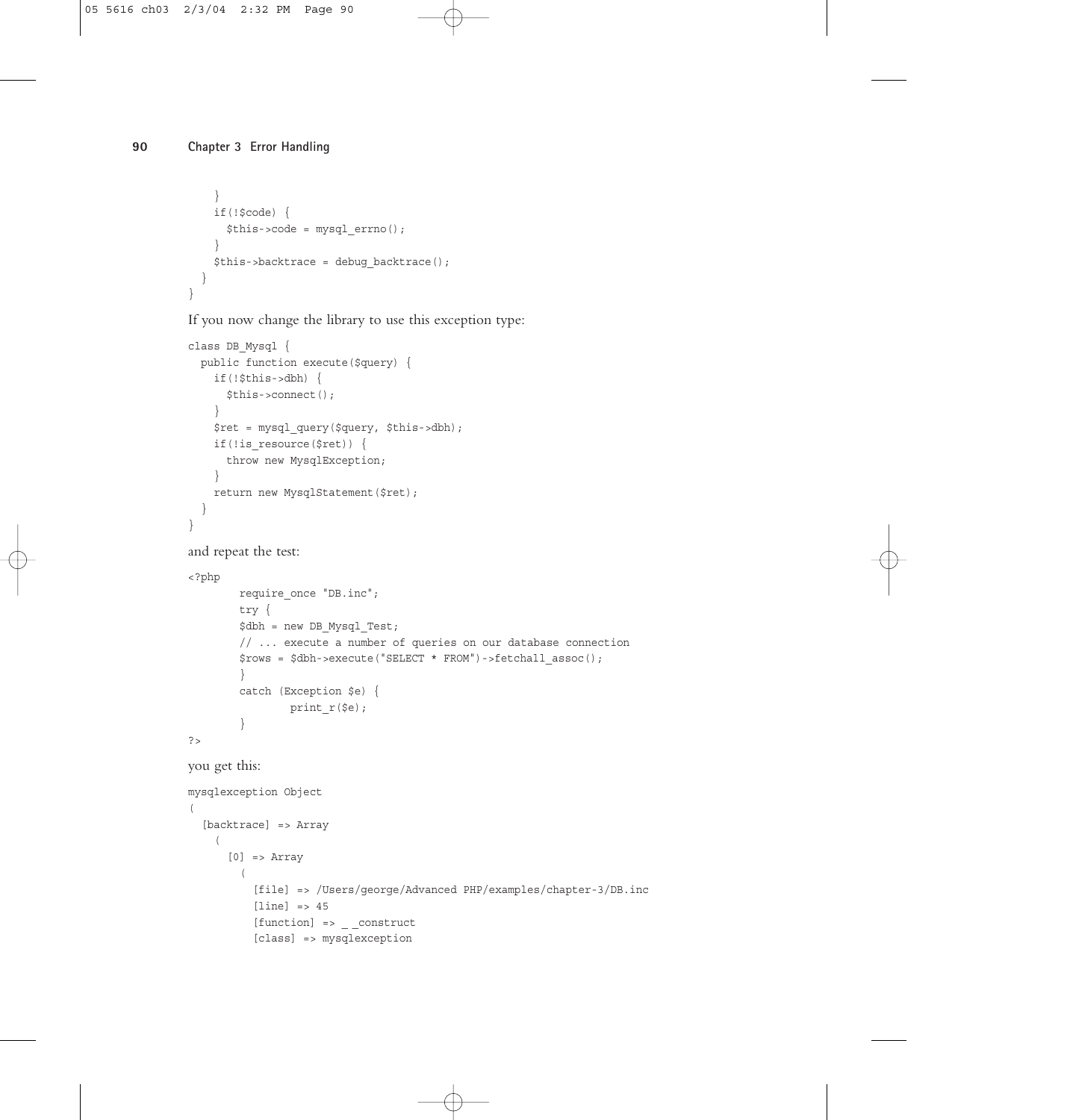```
[type] => ->
        [args] => Array
         \sqrt{ }\lambda)
    [1] => Array
     ([file] => /Users/george/Advanced PHP/examples/chapter-3/test.php
        [line] => 5
        [function] => execute
       [class] => mysql_test
        [type] => ->
        [args] => Array
         ([0] => SELECT * FROM
         )
     )
 )
[message] => You have an error in your SQL syntax near '' at line 1
[code] => 1064
```
Compared with the previous exception, this one contains a cornucopia of information:

n Where the error occurred

)

- n How the application got to that point
- $\blacksquare$  The MySQL details for the error

You can now convert the entire library to use this new exception:

```
class MysqlException extends Exception { 
  public $backtrace;
  public function _ _construct($message=false, $code=false) {
    if(!$message) {
      $this->message = mysql_error();
    }
    if(!$code) {
     $this->code = mysql_errno();
    }
    $this->backtrace = debug_backtrace();
  }
}
class DB_Mysql {
 protected $user;
 protected $pass;
 protected $dbhost;
```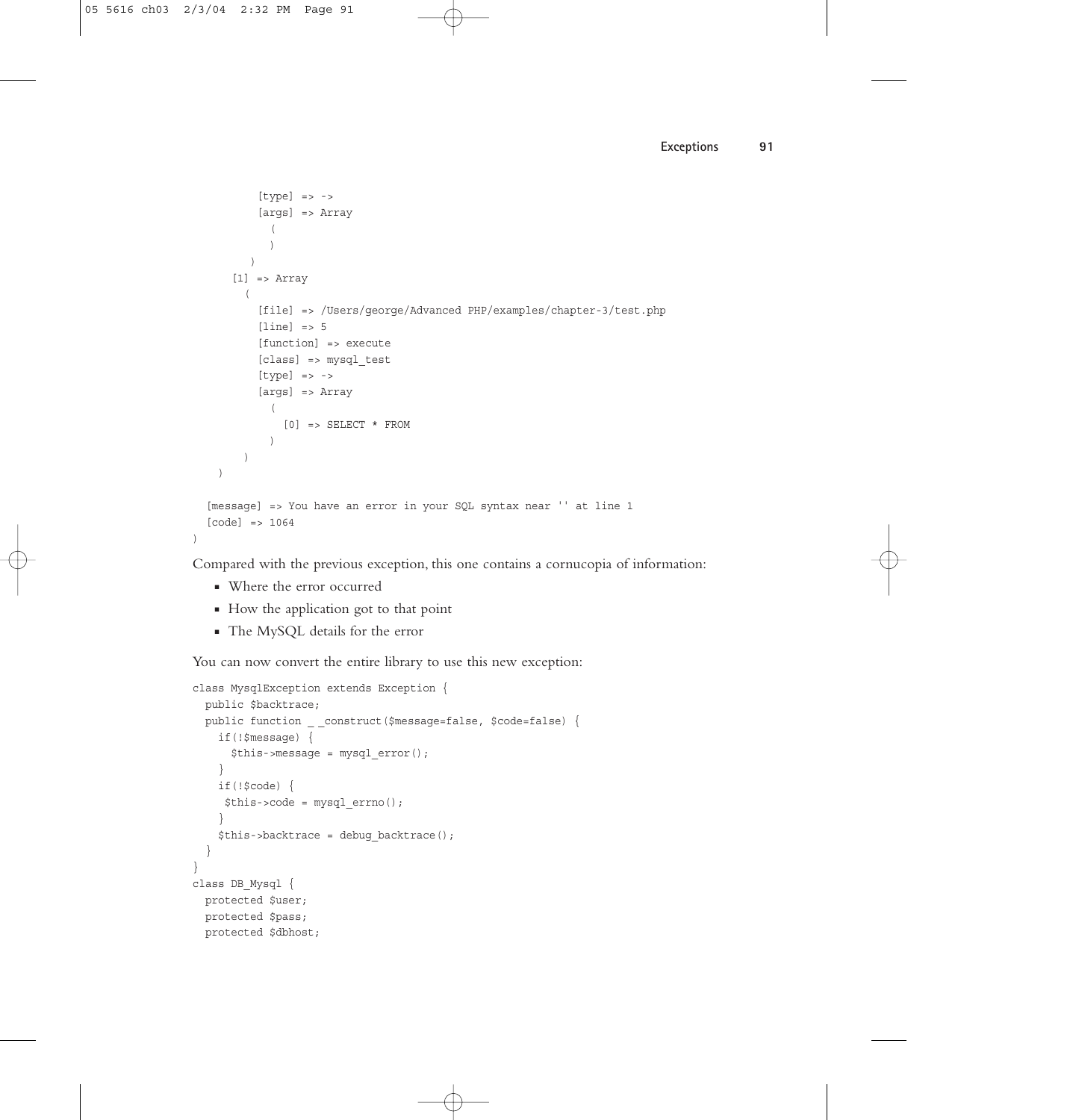```
protected $dbname;
 protected $dbh;
 public function construct($user, $pass, $dbhost, $dbname) {
    $this->user = $user;
   $this->pass = $pass;
    $this->dbhost = $dbhost;
    $this->dbname = $dbname;
  }
 protected function connect() {
    $this->dbh = mysql_pconnect($this->dbhost, $this->user, $this->pass);
    if(!is_resource($this->dbh)) {
      throw new MysqlException;
    }
    if(!mysql_select_db($this->dbname, $this->dbh)) {
     throw new MysqlException;
    }
  }
 public function execute($query) {
    if(!$this->dbh) {
     $this->connect();
    }
    $ret = mysql_query($query, $this->dbh); 
   if(!$ret) {
      throw new MysqlException;
    }
    else if(!is resource($ret)) {
     return TRUE;
    } else {
     return new DB_MysqlStatement($ret);
    }
  }
 public function prepare($query) {
   if(!$this->dbh) {
     $this->connect();
    }
   return new DB_MysqlStatement($this->dbh, $query);
  }
}
class DB_MysqlStatement {
 protected $result;
 protected $binds;
 public $query;
 protected $dbh;
```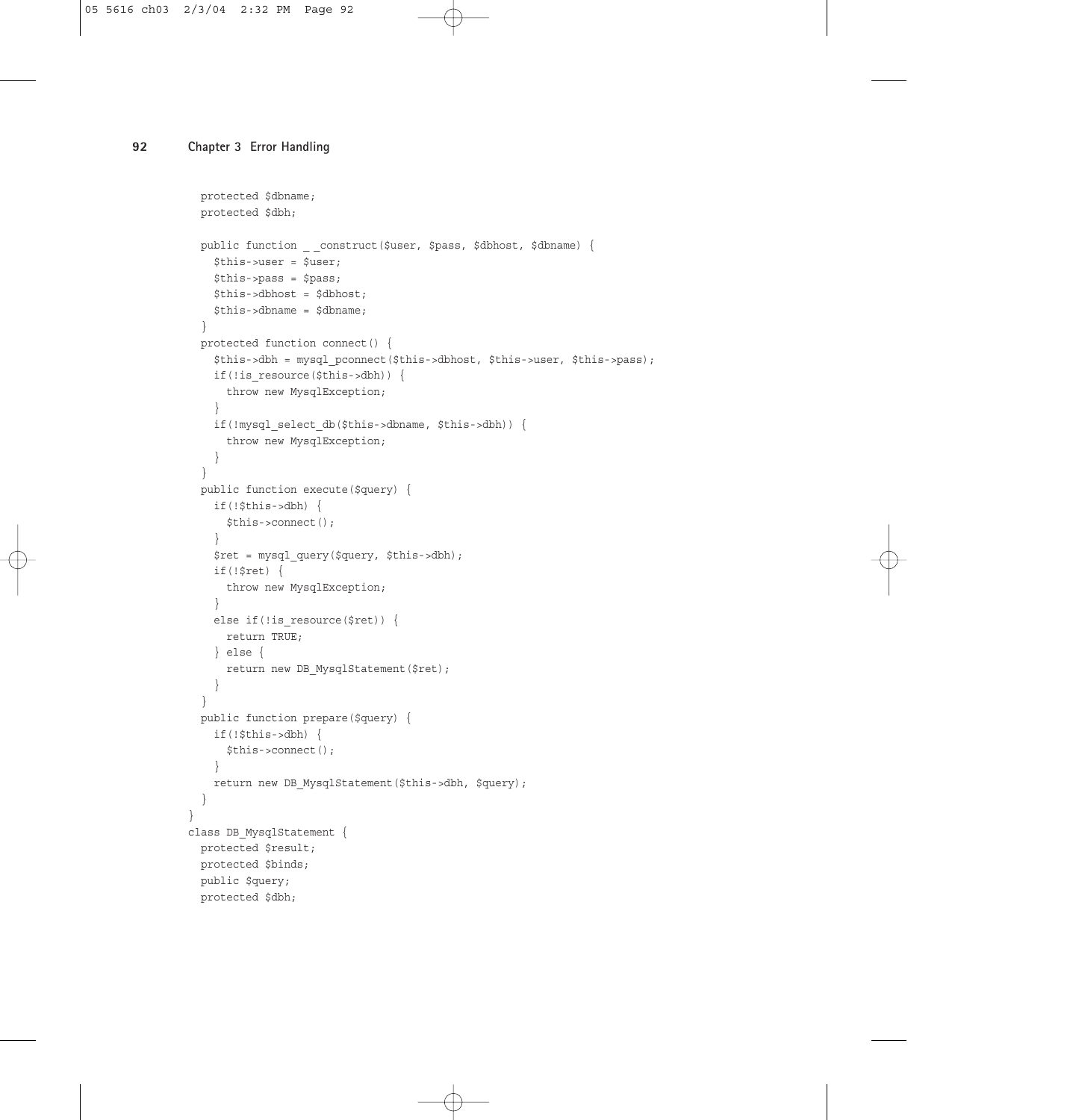```
public function construct($dbh, $query) {
    $this->query = $query;
   $this->dbh = $dbh;
   if(!is resource($dbh)) {
     throw new MysqlException("Not a valid database connection");
    }
  }
 public function bind_param($ph, $pv) {
   $this->binds[$ph] = $pv;
  }
 public function execute() {
   $binds = func get args();foreach($binds as $index => $name) {
     $this->binds[$index + 1] = $name;
    }
   $cnt = count($binds);
   $query = $this->query;
   foreach ($this->binds as $ph => $pv) {
     $query = str_replace(":$ph", "'".mysql_escape_string($pv)."'", $query);
    }
   $this->result = mysql_query($query, $this->dbh);
   if(!$this->result) {
     throw new MysqlException;
    }
  }
 public function fetch row() {
   if(!$this->result) {
     throw new MysqlException("Query not executed");
    }
   return mysql_fetch_row($this->result);
 }
 public function fetch assoc() {
   return mysql_fetch_assoc($this->result);
 }
 public function fetchall_assoc() {
   $retval = array();
   while($row = $this - $fetch assoc()) {
     $retval[] = $row;
   }
   return $retval;
 }
}
```

```
? >
```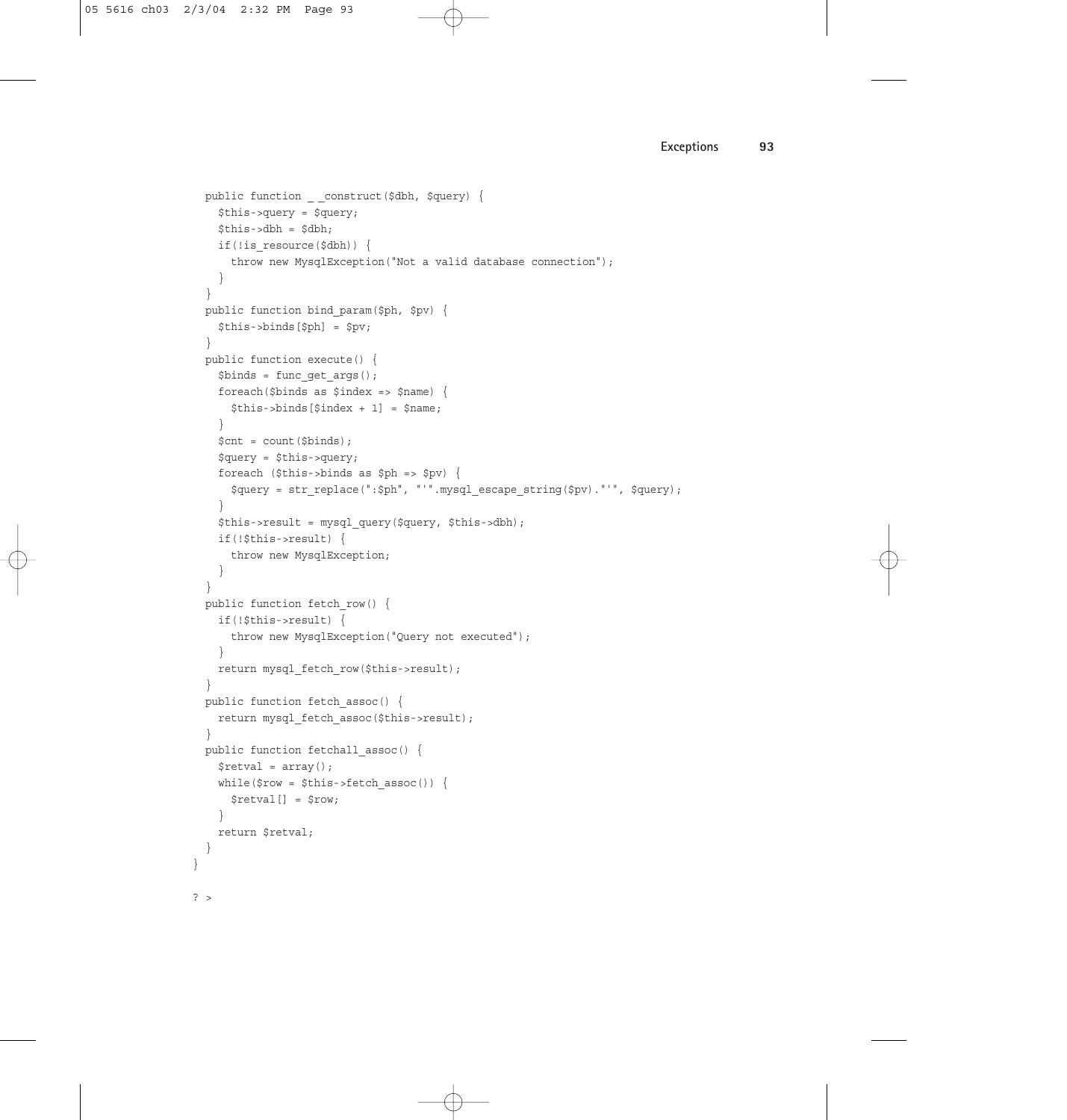## **Cascading Exceptions**

Sometimes you might want to handle an error but still pass it along to further error handlers.You can do this by throwing a new exception in the catch block:

```
<?php
try {
        throw new Exception;
}
catch (Exception $e) {
        print "Exception caught, and rethrown\n";
        throw new Exception;
}
?>
```
The catch block catches the exception, prints its message, and then throws a new exception. In the preceding example, there is no catch block to handle this new exception, so it goes uncaught. Observe what happens as you run the code:

```
> php re-throw.php
Exception caught, and rethrown
```
Fatal error: Uncaught exception *'*exception*'*! in Unknown on line 0

In fact, creating a new exception is not necessary. If you want, you can rethrow the current Exception object, with identical results:

```
<?php
try {
        throw new Exception;
}
catch (Exception $e) {
        print "Exception caught, and rethrown\n";
        throw $e;
}
?>
```
Being able to rethrow an exception is important because you might not be certain that you want to handle an exception when you catch it. For example, say you want to track referrals on your Web site.To do this, you have a table:

```
CREATE TABLE track_referrers (
   url varchar2(128) not null primary key,
    counter int
);
```
The first time a URL is referred from, you need to execute this:

INSERT INTO track\_referrers VALUES(*'*http://some.url/*'*, 1)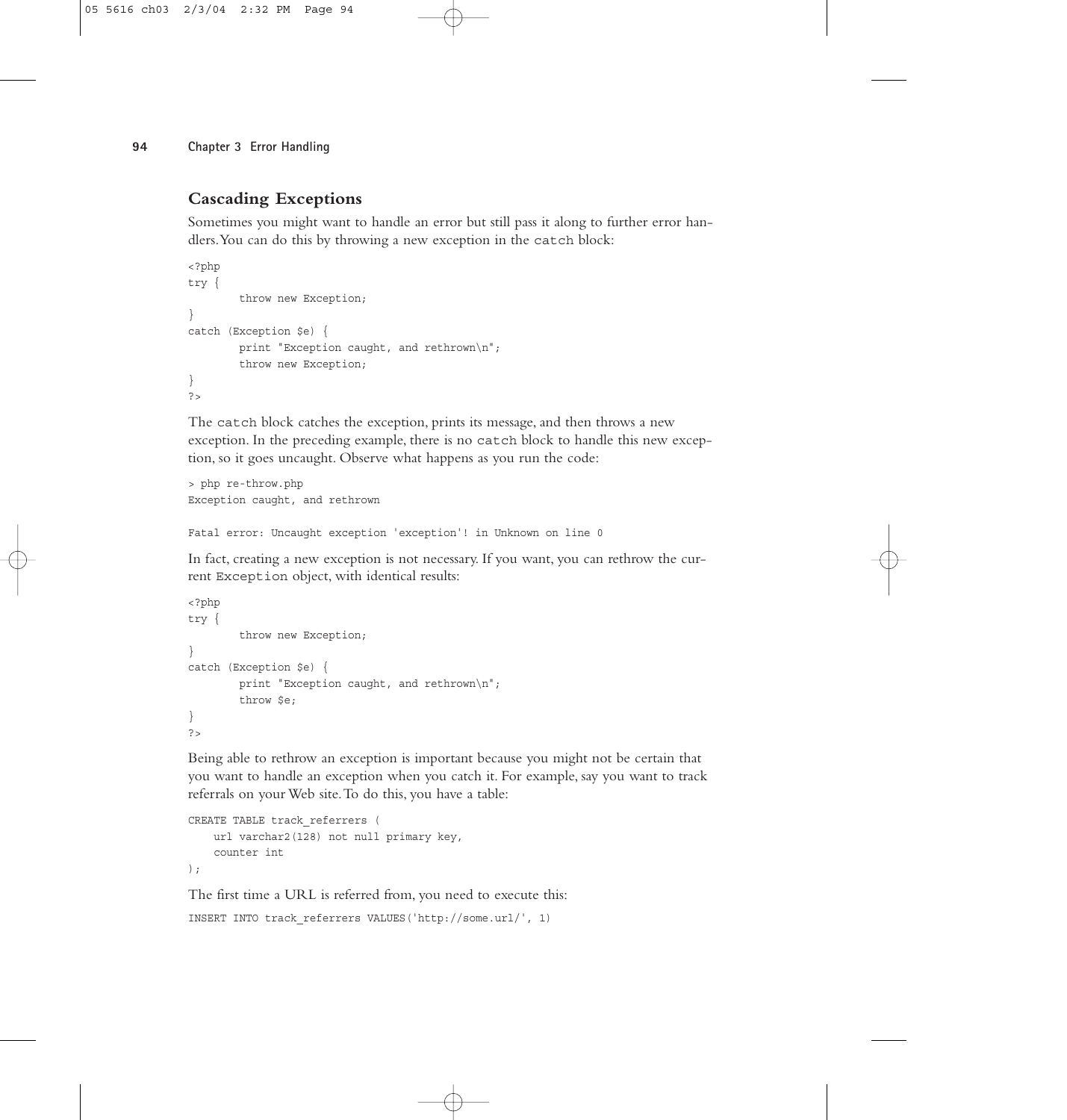On subsequent requests, you need to execute this:

UPDATE track\_referrers SET counter=counter+1 where url = *'*http://some.url/*'*

You could first select from the table to determine whether the URL's row exists and choose the appropriate query based on that.This logic contains a race condition though: If two referrals from the same URL are processed by two different processes simultaneously, it is possible for one of the inserts to fail.

A cleaner solution is to blindly perform the insert and call update if the insert failed and produced a unique key violation.You can then catch all MysqlException errors and perform the update where indicated:

```
<?php
include "DB.inc";
function track referrer($url) {
        $insertq = "INSERT INTO referrers (url, count) VALUES(:1, :2)";
        $updateq = "UPDATE referrers SET count=count+1 WHERE url = :1";
        $dbh = new DB Mysql Test;
        try {
                $sth = $dbh->prepare($insertq);
                $sth->execute($url, 1);
        }
        catch (MysqlException $e) {
                if($e->qetCode == 1062) {
                        $dbh->prepare($updateq)->execute($url);
                }
                else {
                        throw $e;
                 }
        }
}
?>
```
Alternatively, you can use a purely typed exception solution where execute itself throws different exceptions based on the errors it incurs:

```
class Mysql Dup Val On Index extends MysqlException {}
//\ldotsclass DB_Mysql {
  // \ldotspublic function execute($query) {
    if(!$this->dbh) {
      $this->connect();
    }
    $ret = mysql_query($query, $this->dbh); 
    if(!$ret) {
      if(mysql errno() == 1062) {
```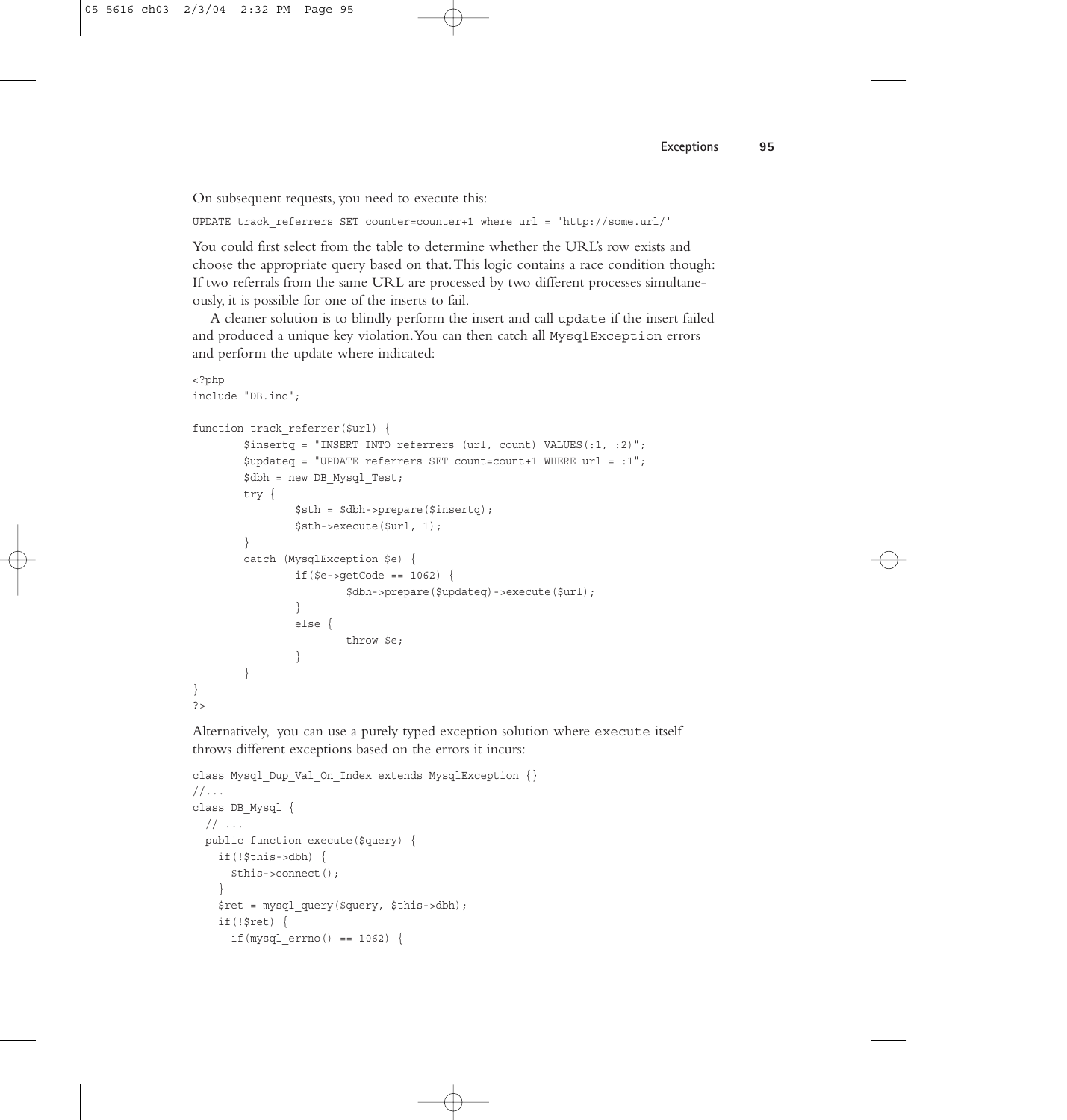```
throw new Mysql Dup Val On Index;
      else {
        throw new MysqlException;
      }
    }
   else if(!is resource($ret)) {
      return TRUE;
    } else {
     return new MysqlStatement($ret);
    }
 }
}
```
Then you can perform your checking, as follows:

```
function track referrer($url) {
 $insertq = "INSERT INTO referrers (url, count) VALUES('$url', 1)";
 $updateq = "UPDATE referrers SET count=count+1 WHERE url = '$url'";
 $dbh = new DB Mysql Test;
 try {
   $sth = $dbh->execute($insertq);
  }
 catch (Mysql_Dup_Val_On_Index $e) {
   $dbh->execute($updateq);
  }
}
```
Both methods are valid; it's largely a matter of taste and style. If you go the path of typed exceptions, you can gain some flexibility by using a factory pattern to generate your errors, as in this example:

```
class MysqlException { 
 // \ldotsstatic function createError($message=false, $code=false) {
     if(!$code) {
       $code = mysql_errno();
     }
     if(!$message) {
       $message = mysql_error();
     }
     switch($code) {
       case 1062:
         return new Mysql Dup Val On Index($message, $code);
        break;
       default:
         return new MysqlException($message, $code);
         break;
```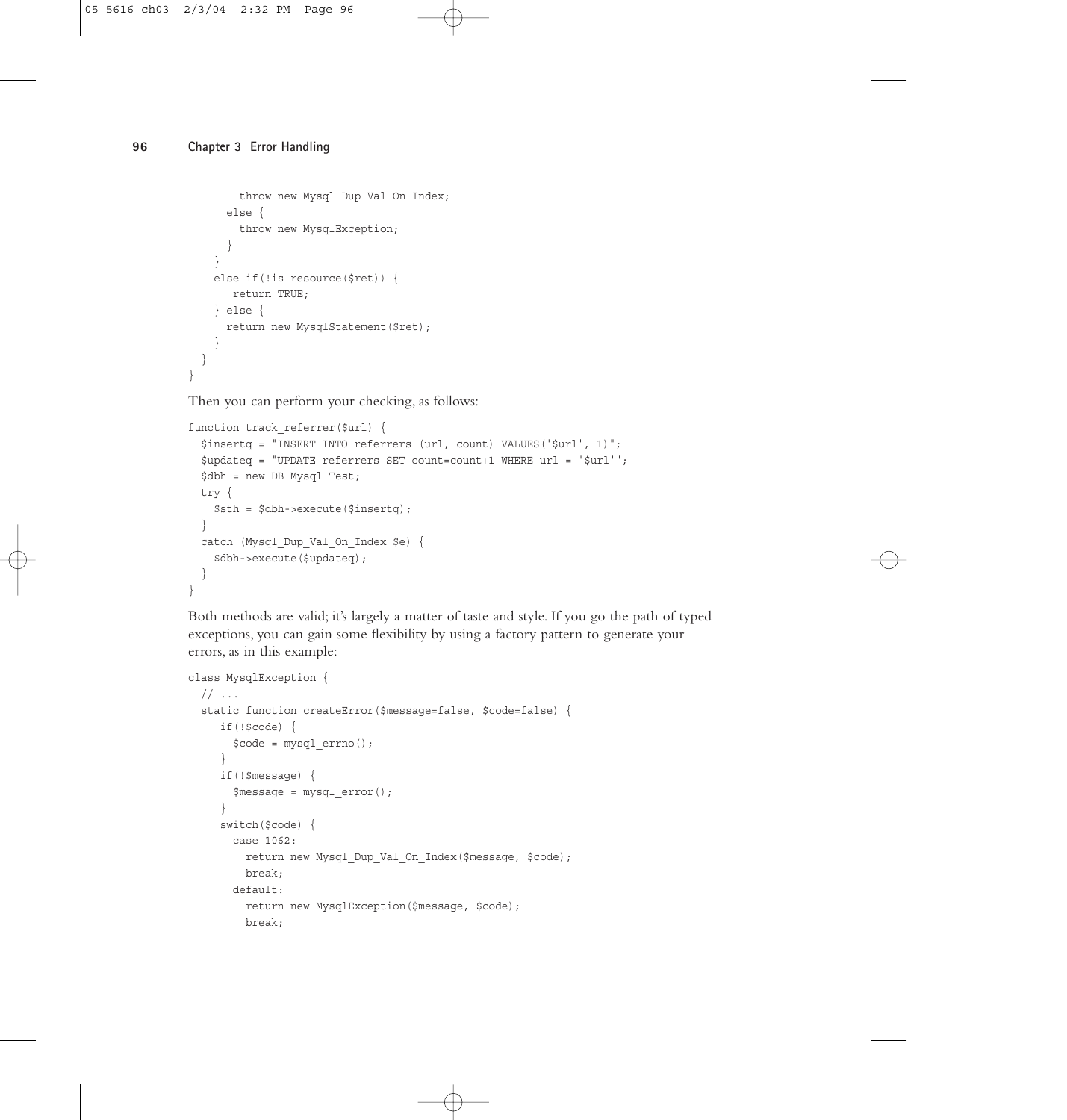```
}
      }
}
```
There is the additional benefit of increased readability. Instead of a cryptic constant being thrown, you get a suggestive class name.The value of readability aids should not be underestimated.

Now instead of throwing specific errors in your code, you just call this:

```
throw MysqlException::createError();
```
#### **Handling Constructor Failure**

Handling constructor failure in an object is a difficult business.A class constructor in PHP *must* return an instance of that class, so the options are limited:

- $\blacksquare$  You can use an initialized attribute in the object to mark it as correctly initialized.
- n You can perform no initialization in the constructor.
- n You can throw an exception in the constructor.

The first option is very inelegant, and we won't even consider it seriously.The second option is a pretty common way of handling constructors that might fail. In fact, in PHP4, it is the preferable way of handling this.

To implement that, you would do something like this:

```
class ResourceClass {
 protected $resource;
 public function construct() {
    // set username, password, etc
 }
 public function init() {
   if(($this->resource = resource connect()) == false) {
     return false;
    }
   return true;
 }
}
```
When the user creates a new ResourceClass object, there are no actions taken, which can mean the code fails.To actually initialize any sort of potentially faulty code, you call the init() method.This can fail without any issues.

The third option is usually the best available, and it is reinforced by the fact that it is the standard method of handling constructor failure in more traditional object-oriented languages such as  $C++$ . In  $C++$  the cleanup done in a catch block around a constructor call is a little more important than in PHP because memory management might need to be performed. Fortunately, in PHP memory management is handled for you, as in this example: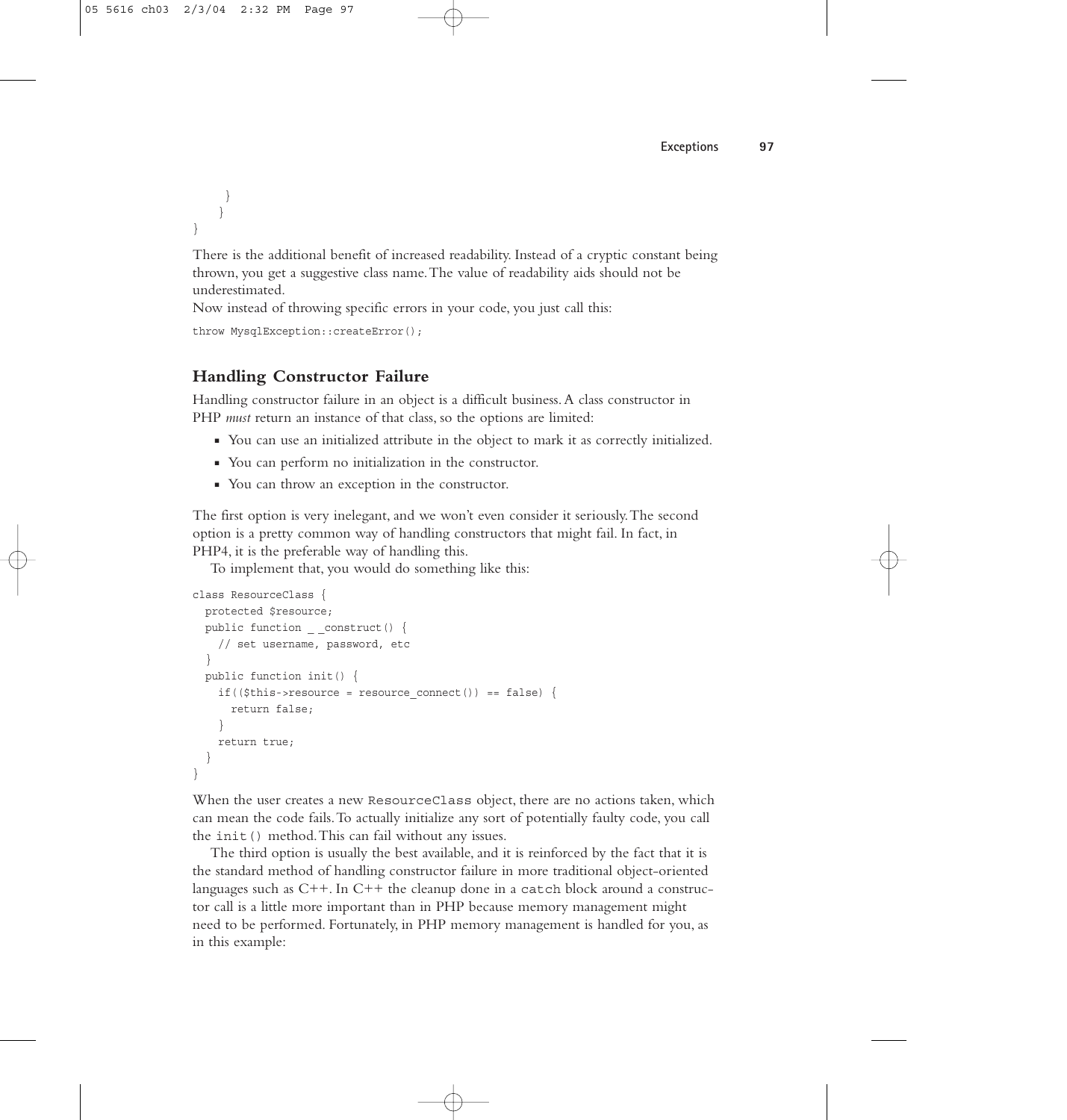```
class Stillborn {
  public function _ _construct() {
    throw new Exception;
  }
  public function \text{destruct}() {
    print "destructing\n";
  }
}
try {
  $sb = new Stillborn;
}
catch(Stillborn $e) {}
```
Running this generates no output at all:

>php stillborn.php >

The Stillborn class demonstrates that the object's destructors are not called if an exception is thrown inside the constructor.This is because the object does not really exist until the constructor is returned from.

## **Installing a Top-Level Exception Handler**

An interesting feature in PHP is the ability to install a default exception handler that will be called if an exception reaches the top scope and still has not been caught.This handler is different from a normal catch block in that it is a single function that will handle *any* uncaught exception, regardless of type (including exceptions that do not inherit from Exception).

The default exception handler is particularly useful in Web applications, where you want to prevent a user from being returned an error or a partial page in the event of an uncaught exception. If you use PHP's output buffering to delay sending content until the page is fully generated, you gracefully back out of any error and return the user to an appropriate page.

To set a default exception handler, you define a function that takes a single parameter:

function default\_exception\_handler(\$exception) {}

You set this function like so:

```
$old_handler = set_exception_handler('default_exception_handler');
```
The previously defined default exception handler (if one exists) is returned.

User-defined exception handlers are held in a stack, so you can restore the old handler either by pushing another copy of the old handler onto the stack, like this:

```
set exception handler($old handler);
```
or by popping the stack with this:

```
restore_exception_handler();
```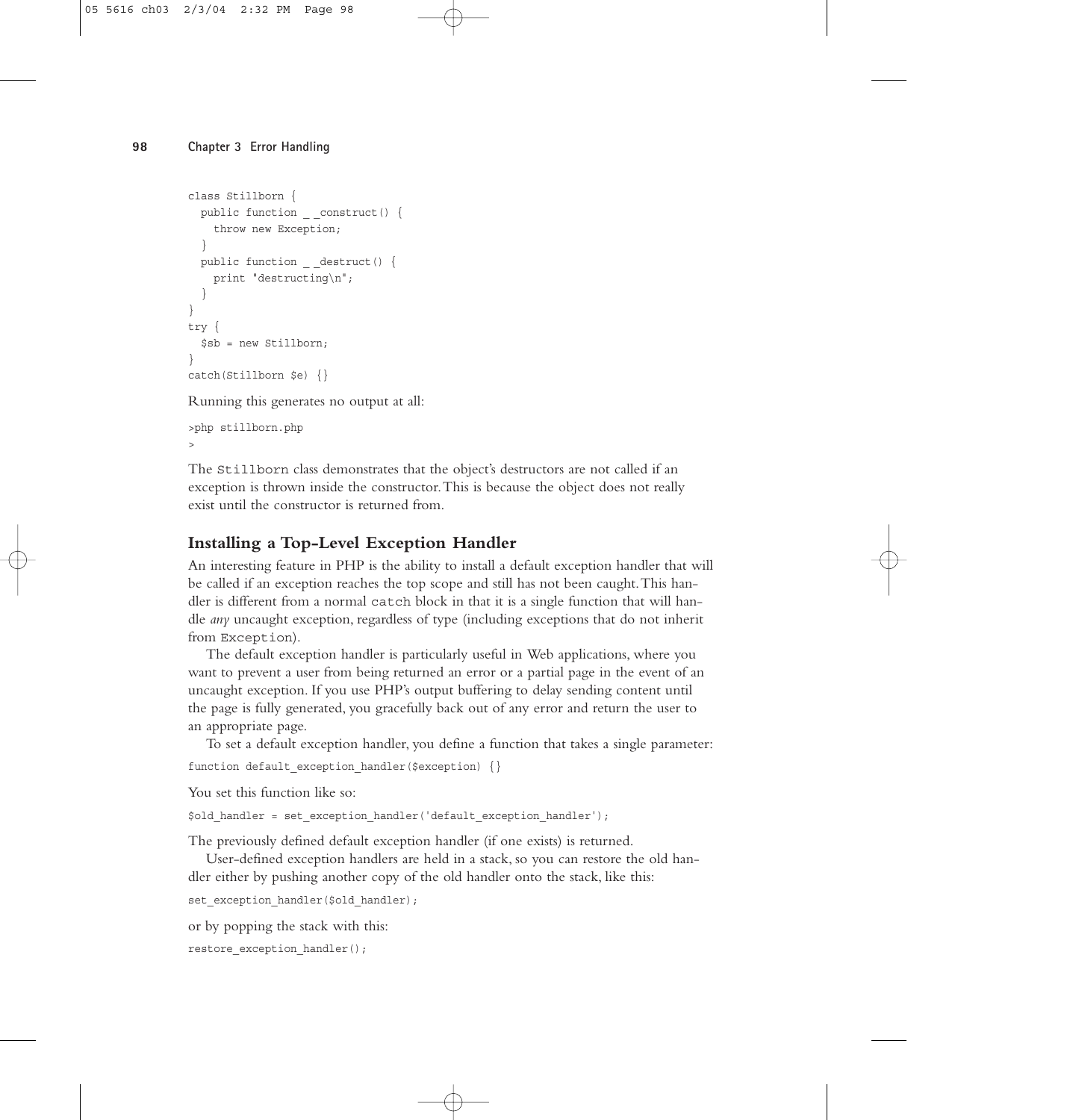An example of the flexibility this gives you has to do with setting up error redirects for errors incurred for generation during a page. Instead of wrapping every questionable statement in an individual try block, you can set up a default handler that handles the redirection. Because an error can occur after partial output has been generated, you need to make sure to set output buffering on in the script, either by calling this at the top of each script:

```
ob_start();
or by setting the php.ini directive:
output_buffering = On
```
The advantage of the former is that it allows you to more easily toggle the behavior on and off in individual scripts, and it allows for more portable code (in that the behavior is dictated by the content of the script and does not require any nondefault .ini settings). The advantage of the latter is that it allows for output buffering to be enabled in every script via a single setting, and it does not require adding output buffering code to every script. In general, if I am writing code that I know will be executed only in my local environment, I prefer to go with .ini settings that make my life easier. If I am authoring a software product that people will be running on their own servers, I try to go with a maximally portable solution. Usually it is pretty clear at the beginning of a project which direction the project is destined to take.

The following is an example of a default exception handler that will automatically generate an error page on any uncaught exception:

```
<?php
function redirect on error($e) {
 ob_end_clean();
 include("error.html");
}
set exception handler("redirect on error");
ob_start();
// ... arbitrary page code goes here
?>
```
This handler relies on output buffering being on so that when an uncaught exception is bubbled to the top calling scope, the handler can discard all content that has been generated up to this point and return an HTML error page instead.

You can further enhance this handler by adding the ability to handle certain error conditions differently. For example, if you raise an AuthException exception, you can redirect the person to the login page instead of displaying the error page:

```
<?php
function redirect on error($e) {
 ob_end_clean();
 if(is_a($e, "AuthException")) {
   header("Location: /login/php");
```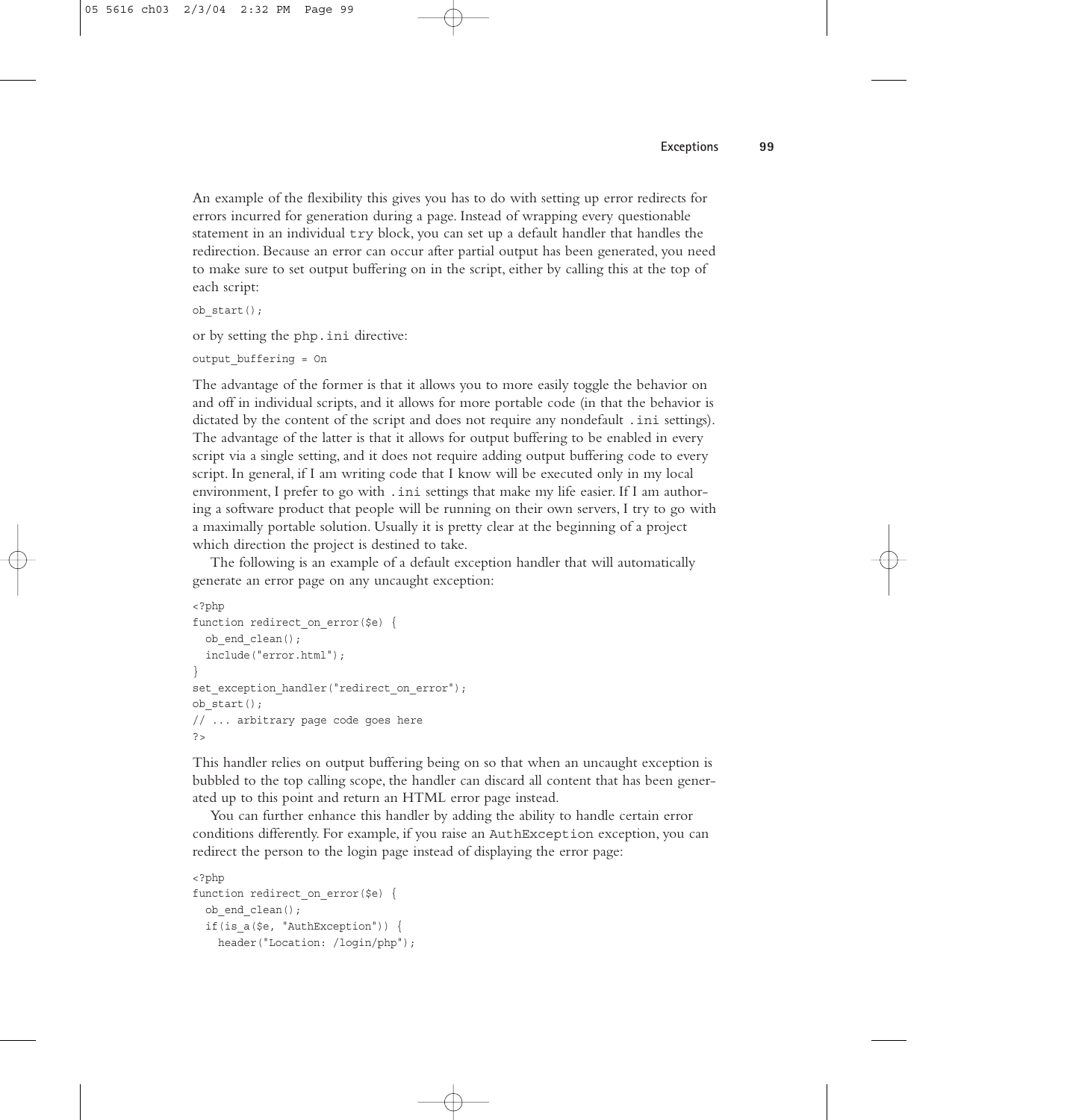```
}
  else {
    include("error.html");
  }
}
set exception handler("redirect on error");
ob_start();
// ... arbitrary page code goes here
? >
```
## **Data Validation**

A major source of bugs in Web programming is a lack of validation for client-provided data. *Data validation* involves verification that the data you receive from a client is in fact in the form you planned on receiving. Unvalidated data causes two major problems in code:

- $\blacksquare$  Trash data
- $\blacksquare$  Maliciously altered data

Trash data is information that simply does not match the specification of what it should be. Consider a user registration form where users can enter their geographic information. If a user can enter his or her state free form, then you have exposed yourself to getting states like

- n New Yrok (typo)
- n Lalalala (intentionally obscured)

A common tactic used to address this is to use drop-down option boxes to provide users a choice of state.This only solves half the problem, though:You've prevented people from accidentally entering an incorrect state, but it offers no protection from someone maliciously altering their POST data to pass in a non-existent option.

To protect against this, you should always validate user data in the script as well.You can do this by manually validating user input before doing anything with it:

```
<?php
$STATES = array('al' => 'Alabama',
                 /* \ldots */'wy' => 'Wyoming');
function is_valid_state($state) {
 global $STATES;
 return array key exists($STATES, $state);
}
?>
```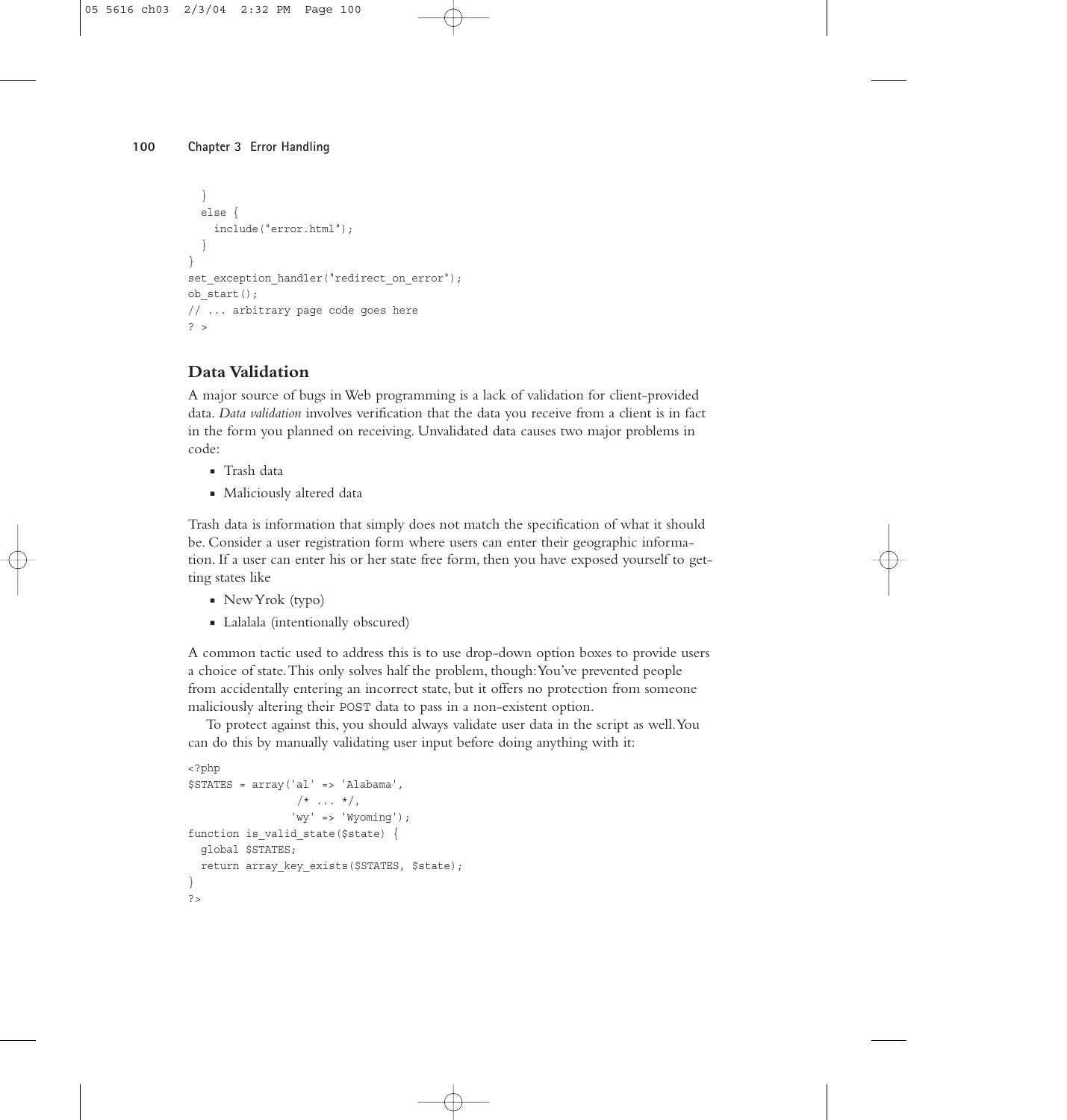I often like to add a validation method to classes to help encapsulate my efforts and ensure that I don't miss validating any attributes. Here's an example of this:

```
<?php
class User {
  public id;
  public name;
  public city;
  public state;
  public zipcode;
  public function construct(\xiattr = false) {
    if($attr) {
      $this->name = $attr['name'];
      $this->email = $attr['email'];
     $this->city = $attr['city'];
     $this->state = $attr['state'];
      $this->zipcode = $attr['zipcode'];
    }
  }
  public function validate() {
    if(strlen($this->name) > 100) {
      throw new DataException;
    }
    if(strlen($this->city) > 100) {
      throw new DataException;
    }
    if(!is valid state($this->state)) {
      throw new DataException;
    }
    if(!is_valid_zipcode($this->zipcode)) {
      throw new DataException;
    }
  }
}
?>
```
The validate() method fully validates all the attributes of the User object, including the following:

- **Compliance with the lengths of database fields**
- n Handling foreign key data constraints (for example, the user's U.S. state being valid)
- n Handling data form constraints (for example, the zip code being valid)

To use the validate() method, you could simply instantiate a new User object with untrusted user data: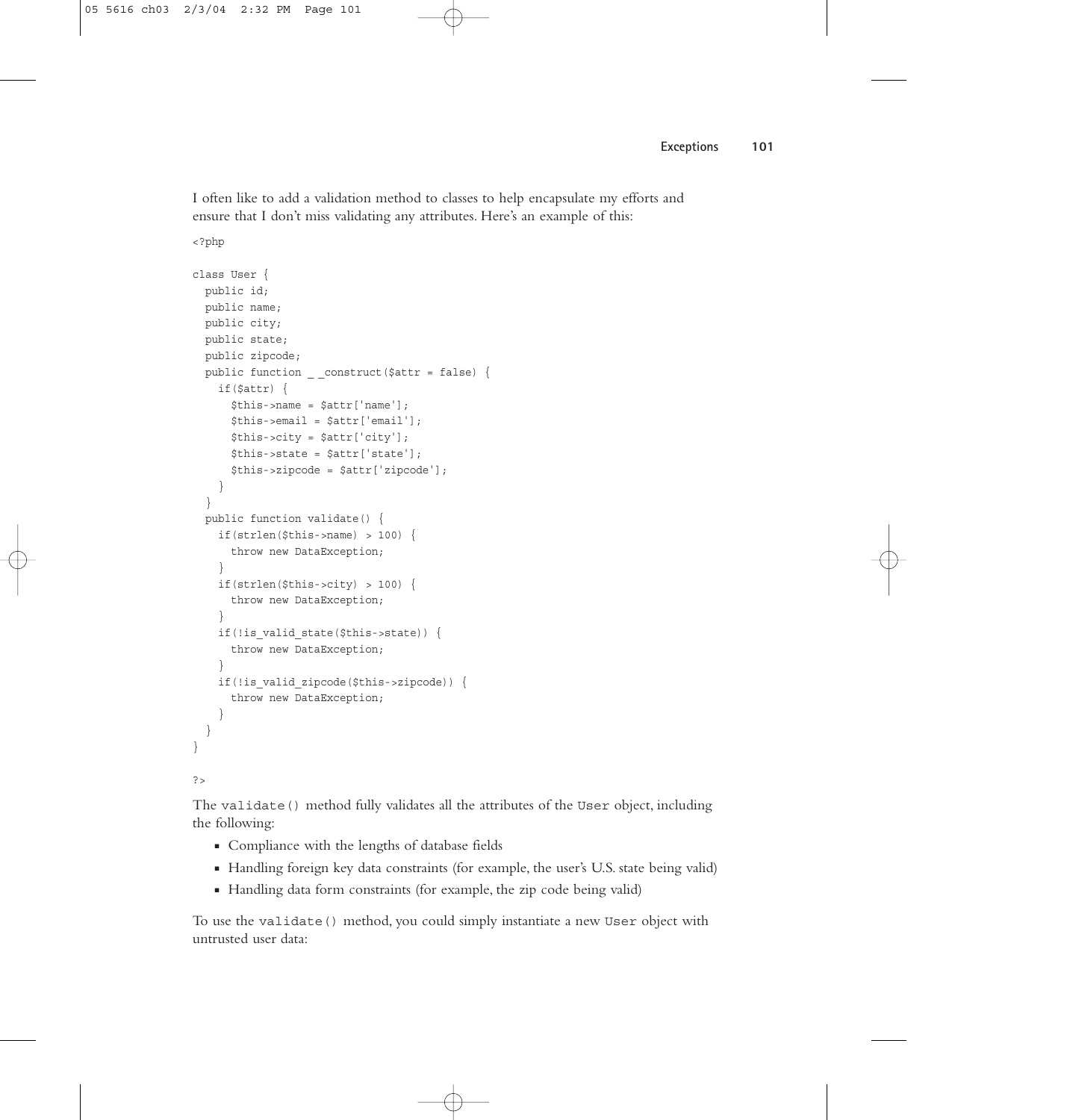```
$user = new User($_POST);
and then call validate on it
try {
    $user->validate();
}
catch (DataException $e) {
    /* Do whatever we should do if the users data is invalid */}
```
Again, the benefit of using an exception here instead of simply having validate() return true or false is that you might not want to have a try block here at all; you might prefer to allow the exception to percolate up a few callers before you decide to handle it.

Malicious data goes well beyond passing in nonexistent state names, of course.The most famous category of bad data validation attacks are referred to as *cross-site scripting attacks*. Cross-site scripting attacks involve putting malicious HTML (usually client-side scripting tags such as JavaScript tags) in user-submitted forms.

The following case is a simple example. If you allow users of a site to list a link to their home page on the site and display it as follows:

```
<a href="<?= $url ?>">Click on my home page</a>
```
where  $url$  is arbitrary data that a user can submit, they could submit something like this:

```
$url ='http://example.foo/" onClick=bad_javascript_func foo="';
```
When the page is rendered, this results in the following being displayed to the user:

```
<a href="'http://example.foo/" onClick=bad_javascript_func foo="">
 Click on my home page
</a>
```
This will cause the user to execute bad\_javascript\_func when he or she clicks the link.What's more, because it is being served from your Web page, the JavaScript has full access to the user's cookies for your domain.This is, of course, really bad because it allows malicious users to manipulate, steal, or otherwise exploit other users' data.

Needless to say, proper data validation for any user data that is to be rendered on a Web page is essential to your site's security.The tags that you should filter are of course regulated by your business rules. I prefer to take a pretty draconian approach to this filtering, declining any text that even appears to be JavaScript. Here's an example:

```
<?php
$UNSAFE_HTML[] = "!javascript\s*:!is";
$UNSAFE_HTML[] = "!vbscri?pt\s*:!is";
$UNSAFE_HTML[] = "!<\s*embed.*swf!is";
$UNSAFE_HTML[] = "!<[^>]*[^a-z]onabort\s*=!is";
```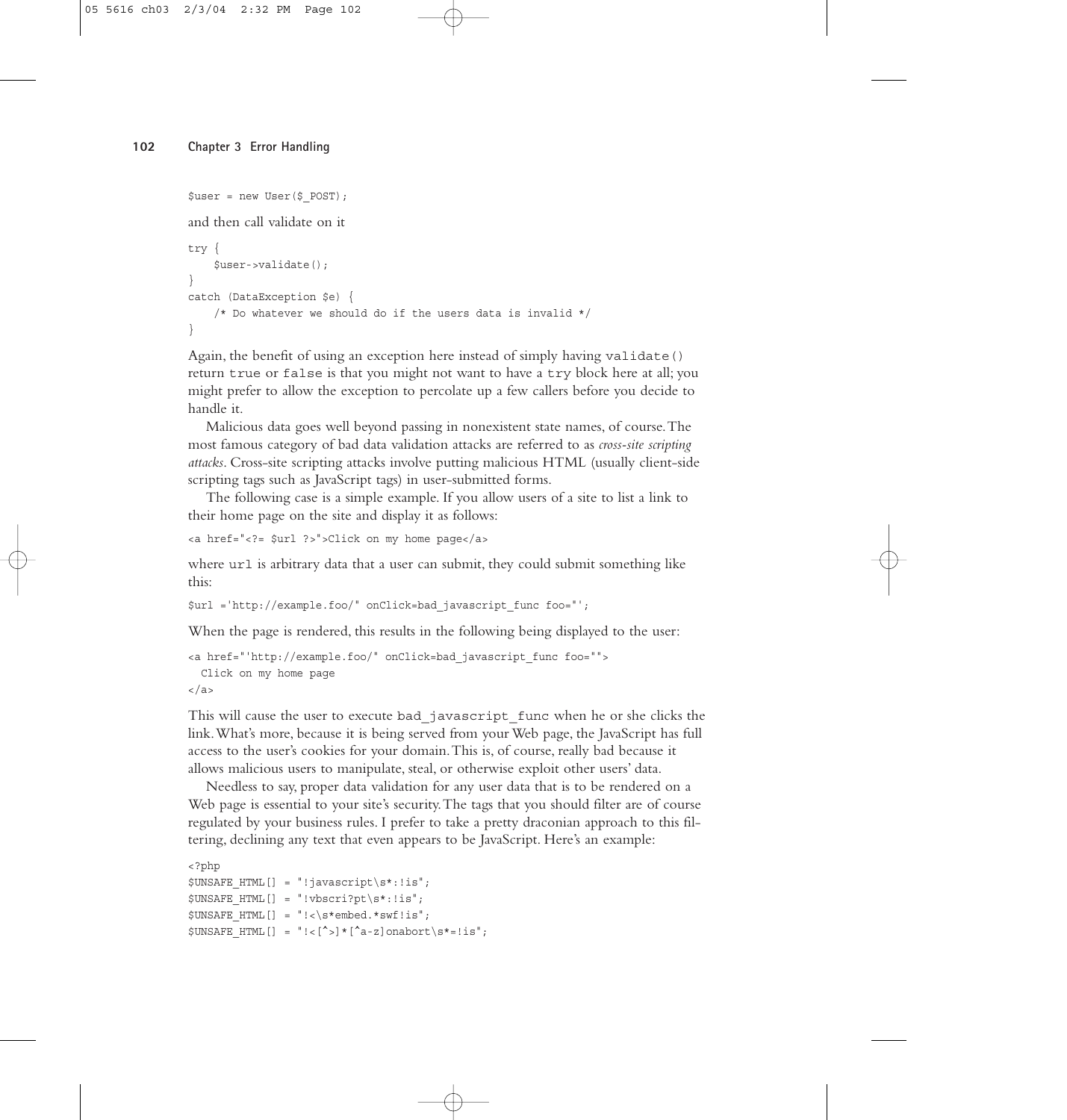```
$UNSAFE HTML[] = "\cdot[^>]*[^a-z]onblur\s*=!is";
$UNSAFE_HTML[] = "!<[^>]*[^a-z]onchange\s*=!is";
$UNSAFE HTML[] = "!<[^{^{\wedge}$>]}*[^{^{\wedge}}a-z]onfocus\s *=!i s;
$UNSAFE_HTML[] = "!<[^>]*[^a-z]onmouseout\s*=!is";
$UNSAFE_HTML[] = "!<[^>]*[^a-z]onmouseover\s*=!is";
$UNSAFE HTML[] = "!<[^{^{\prime}}>] * [^{\prime}a-z]onload\s*=!is";
$UNSAFE_HTML[] = "!<[^>]*[^a-z]onreset\s*=!is";
$UNSAFE_HTML[] = "!<[^>]*[^a-z]onselect\s*=!is";
$UNSAFE_HTML[] = "!<[^>]*[^a-z]onsubmit\s*=!is";
$UNSAFE HTML[] = "\left[ \binom{n}{2} * [\binom{n}{2} \text{binuload} \s = \text{list} \right];$UNSAFE HTML[] = "\cdot<[^>]*[^a-z]onerror\s*=!is";
$UNSAFE HTML[] = "!<[^{^}>]\ *[^{^}a-z]onclick\s*=!is";
function unsafe_html($html) {
  global $UNSAFE_HTML;
  $html = html entities($html, ENT COMPAT, ISO-8859-1
  foreach ( $UNSAFE_HTML as $match ) {
    if( preg_match($match, $html, $matches) ) {
      return $match;
    }
  }
  return false;
}
?>
```
If you plan on allowing text to be directly integrated into tags (as in the preceding example), you might want to go so far as to ban any text that looks at all like client-side scripting tags, as in this example:

```
$UNSAFE_HTML[] = "!onabort\s*=!is";
$UNSAFE_HTML[] = "!onblur\s*=!is";
$UNSAFE_HTML[] = "!onchange\s*=!is";
$UNSAFE_HTML[] = "!onfocus\s*=!is";
$UNSAFE_HTML[] = "!onmouseout\s*=!is";
$UNSAFE_HTML[] = "!onmouseover\s*=!is";
$UNSAFE_HTML[] = "!onload\s*=!is";
$UNSAFE_HTML[] = "!onreset\s*=!is";
$UNSAFE_HTML[] = "!onselect\s*=!is";
$UNSAFE_HTML[] = "!onsubmit\s*=!is";
$UNSAFE_HTML[] = "!onunload\s*=!is";
$UNSAFE_HTML[] = "!onerror\s*=!is";
$UNSAFE_HTML[] = "!onclick\s*=!is";
```
It is often tempting to turn on magic quotes gpc in you php.ini file. magic\_quotes automatically adds quotes to any incoming data. I do not care for magic quotes. For one, it can be a crutch that makes you feel safe, although it is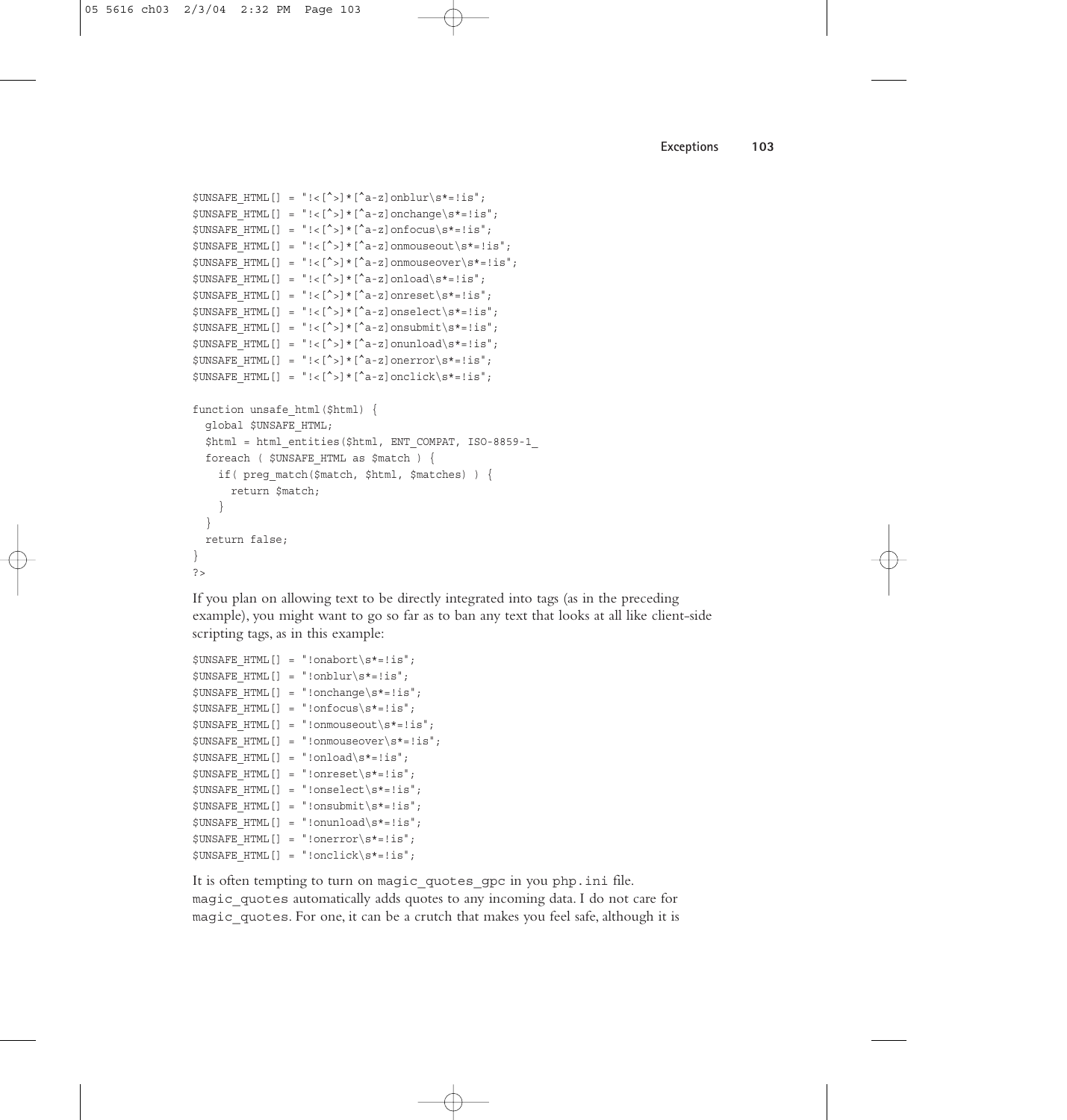simple to craft examples such as the preceding ones that are exploitable even with magic\_quotes on.

With data validation (especially with data used for display purposes), there is often the option of performing filtering and conversion inbound (when the data is submitted) or outbound (when the data is displayed). In general, filtering data when it comes in is more efficient and safer. Inbound filtering needs to be performed only once, and you minimize the risk of forgetting to do it somewhere if the data is displayed in multiple places.The following are two reasons you might want to perform outbound filtering:

- n You need highly customizable filters (for example, multilingual profanity filters).
- **Nour content filters change rapidly.**

In the latter case, it is probably best to filter known malicious content on the way in and add a second filtering step on the way out.

#### **Further Data Validation**

Web page display is not the only place that unvalidated data can be exploited. Any and all data that is received from a user should be checked and cleaned before usage. In database queries, for instance, proper quoting of all data for insert should be performed. There are convenience functions to help perform these conversion operations.

A high-profile example of this are the so-called SQL injection attacks. A SQL injection attack works something like this: Suppose you have a query like this:

\$query = *"*SELECT \* FROM users where userid = \$userid*"*;

If \$userid is passed in, unvalidated, from the end user, a malicious user could pass in this:

```
$userid = "10; DELETE FROM users;";
```
Because MySQL (like many other RDBMS systems) supports multiple queries inline, if this value is passed in unchecked, you will have lost your user*'*s table. This is just one of a number of variations on this sort of attack. The moral of the story is that you should always validate any data in queries.

## **When to Use Exceptions**

There are a number of views regarding when and how exceptions should be used. Some programmers feel that exceptions should represent fatal or should-be-potentially-fatal errors only. Other programmers use exceptions as basic components of logical flow control.The Python programming language is a good representative of this latter style: In Python exceptions are commonly used for basic flow control.

This is largely a matter of style, and I am inherently distrustful of any language that tries to mandate a specific style. In deciding where and when to use exceptions in your own code, you might reflect on this list of caveats: